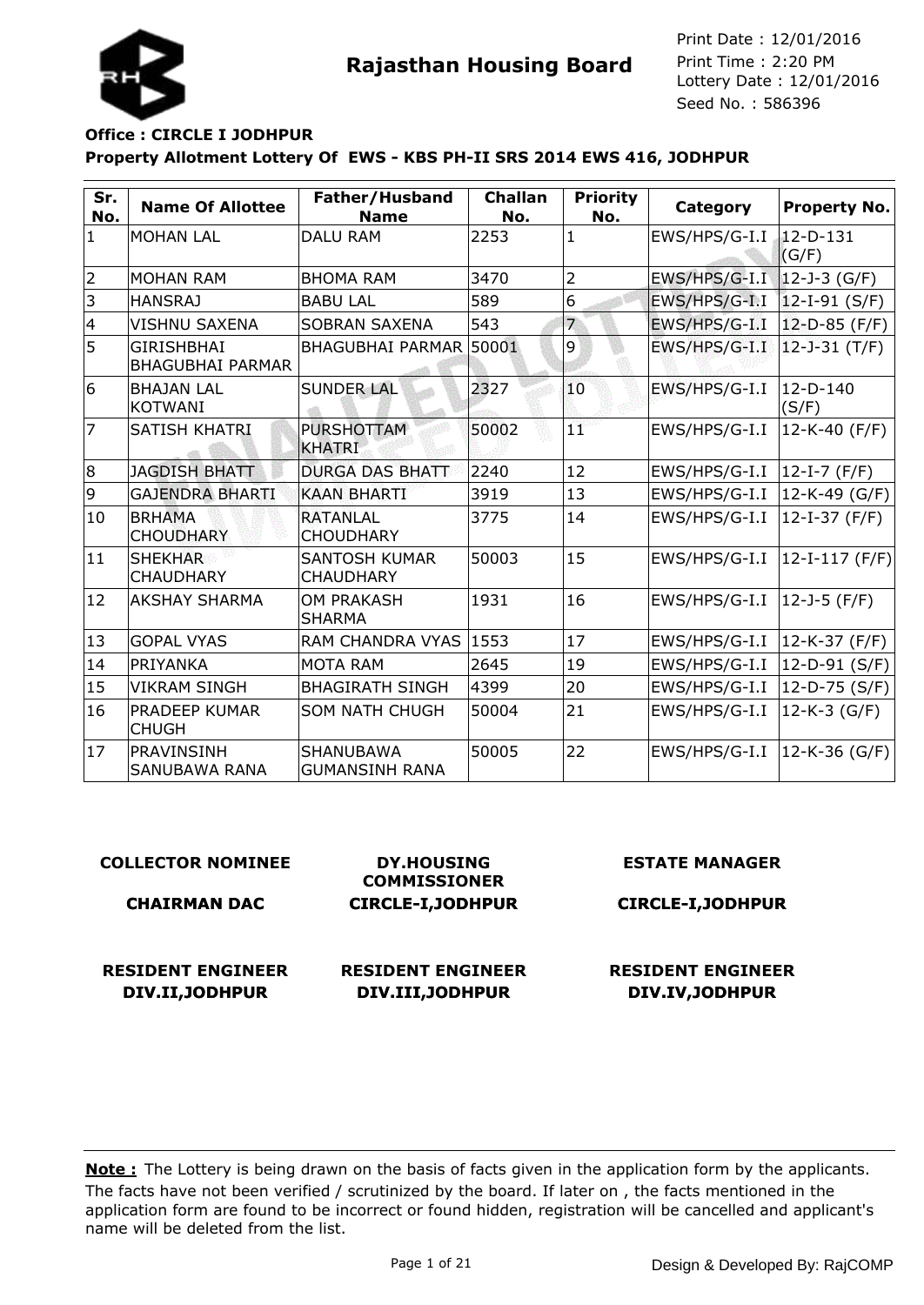



## **Property Allotment Lottery Of EWS - KBS PH-II SRS 2014 EWS 416, JODHPUR Office : CIRCLE I JODHPUR**

| Sr.<br>No. | <b>Name Of Allottee</b>               | Father/Husband<br><b>Name</b>          | <b>Challan</b><br>No. | <b>Priority</b><br>No. | Category                      | <b>Property No.</b>  |
|------------|---------------------------------------|----------------------------------------|-----------------------|------------------------|-------------------------------|----------------------|
| 18         | VINOD KUMAR                           | <b>DEVAT RAM</b>                       | 3929                  | 23                     | EWS/HPS/G-I.I                 | $12 - J - 14$ (T/F)  |
| 19         | <b>SUNIL KUMAR</b>                    | <b>DEWAT RAM</b>                       | 4387                  | 24                     | EWS/HPS/G-I.I   12-K-59 (S/F) |                      |
| 20         | <b>VIKAS KUMAR</b>                    | <b>HANUMAN SINGH</b>                   | 4095                  | 26                     | EWS/HPS/G-I.I                 | $12-I-3$ (G/F)       |
| 21         | <b>RITU MATHUR</b>                    | PRATEEK NARAYAN<br><b>MATHUR</b>       | 1780                  | 28                     | EWS/HPS/G-I.I                 | $12-I-120$ (F/F)     |
| 22         | <b>MEHULBHAI</b><br>PANKAJBHAI PATHAK | PANKAJBHAI PATHAK 50006                |                       | 30                     | EWS/HPS/G-I.I                 | 12-I-66 (G/F)        |
| 23         | NANU RAM KHOD                         | <b>JAI RAM</b>                         | 2420                  | 31                     | EWS/HPS/G-I.I                 | $12-D-124$<br>(S/F)  |
| 24         | MONIKA CHOUDHARI KARAN SINGH          |                                        | 2255                  | 33                     | EWS/HPS/G-I.I                 | 12-D-105<br>(S/F)    |
| 25         | <b>SAMPAT RAJ BANSAL</b>              | <b>ILT. RAM NIWAS</b><br><b>BANSAL</b> | 1417                  | 34                     | EWS/HPS/G-I.I                 | 12-D-156<br>(S/F)    |
| 26         | <b>GAYTRI SHARMA</b>                  | LATE RAJESH<br><b>KUMAR SHARMA</b>     | 115                   | 35                     | EWS/HPS/G-I.I                 | 12-J-49 (G/F)        |
| 27         | <b>VIPUL VYAS</b>                     | OM PRAKASH VYAS                        | 1404                  | 36                     | EWS/HPS/G-I.I                 | 12-I-72 (F/F)        |
| 28         | <b>BHIWARAM</b>                       | <b>JUTHARAM</b>                        | 4028                  | 37                     | EWS/HPS/G-I.I                 | $12-I-43 (S/F)$      |
| 29         | <b>MINA DEVI</b>                      | <b>MADAN LAL</b>                       | 4000                  | 39                     | EWS/HPS/G-I.I                 | 12-J-84 (G/F)        |
| 30         | <b>CHANDA PARIHAR</b>                 | <b>RAMDEV PARIHAR</b>                  | 1783                  | 40                     | EWS/HPS/G-I.I                 | $12-D-153$<br>(S/F)  |
| 31         | IHITESH SAMBHWANI  MANOJ              | <b>SAMBHAWANI</b>                      | 350                   | 42                     | EWS/HPS/G-I.I                 | 12-K-54 (F/F)        |
| 32         | LUNKARAN                              | <b>BAL KISHAN</b>                      | 4497                  | 43                     | EWS/HPS/G-I.I                 | 12-I-21 (F/F)        |
| 33         | <b>AMAR LAL ACHARYA</b>               | RAMESHWAR LAL<br><b>ACHARYA</b>        | 891                   | 44                     | EWS/HPS/G-I.I                 | 12-J-60 $(S/F)$      |
| 34         | SONU                                  | POONAM CHAND                           | 4375                  | 45                     | EWS/HPS/G-I.I                 | $ 12 - J - 13(T/F) $ |

| <b>COLLECTOR NOMINEE</b> | <b>DY.HOUSING</b><br><b>COMMISSIONER</b> | <b>ESTATE MANAGER</b>    |
|--------------------------|------------------------------------------|--------------------------|
| <b>CHAIRMAN DAC</b>      | <b>CIRCLE-I, JODHPUR</b>                 | <b>CIRCLE-I, JODHPUR</b> |
| <b>RESIDENT ENGINEER</b> | <b>RESIDENT ENGINEER</b>                 | <b>RESIDENT ENGINEER</b> |
| DIV.II, JODHPUR          | DIV.III, JODHPUR                         | DIV.IV, JODHPUR          |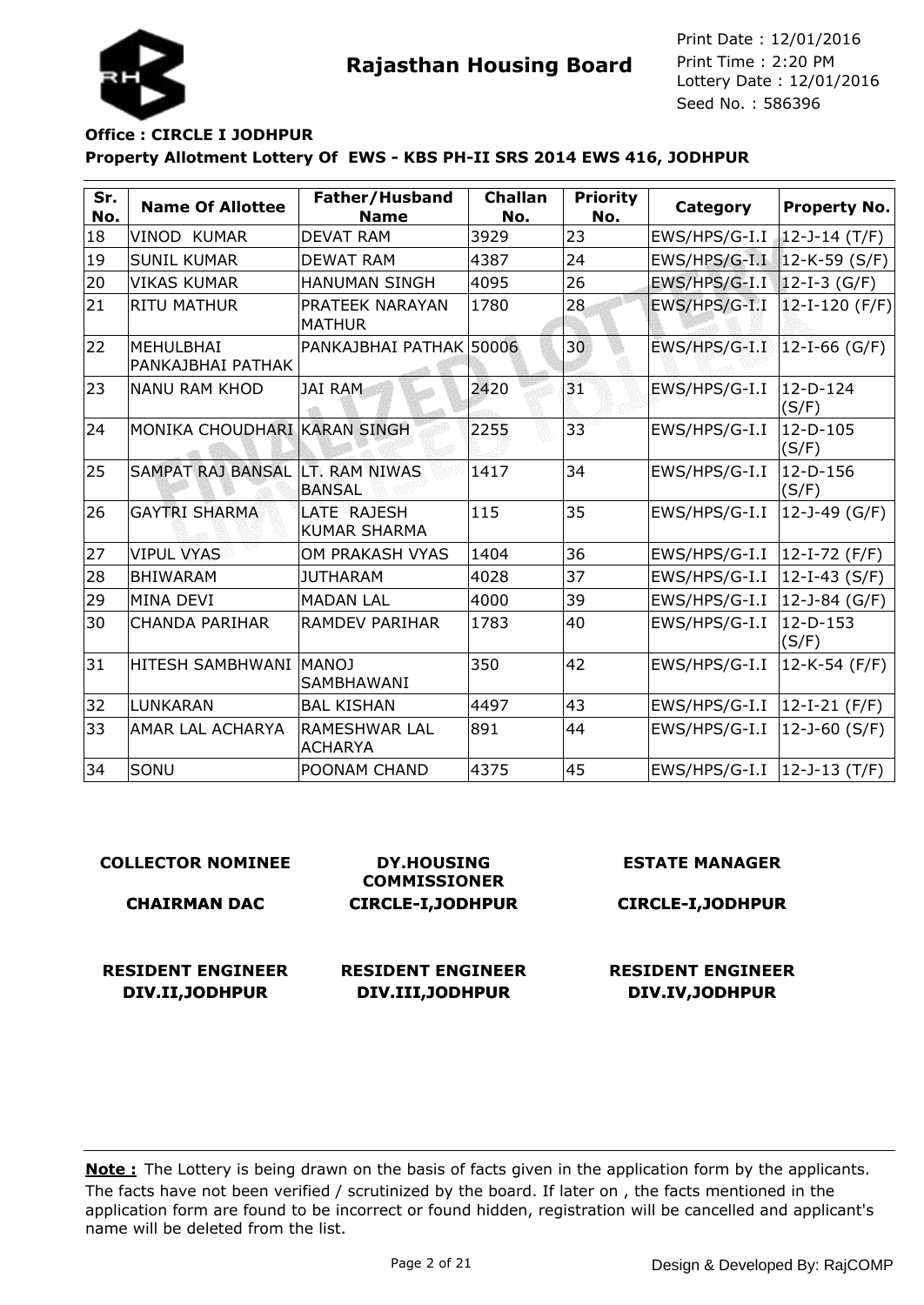



# **Property Allotment Lottery Of EWS - KBS PH-II SRS 2014 EWS 416, JODHPUR Office : CIRCLE I JODHPUR**

| Sr.<br>No. | <b>Name Of Allottee</b>              | Father/Husband<br><b>Name</b>         | <b>Challan</b><br>No. | <b>Priority</b><br>No. | Category      | <b>Property No.</b>   |
|------------|--------------------------------------|---------------------------------------|-----------------------|------------------------|---------------|-----------------------|
| 35         | LAXMAN SINGH                         | <b>JOHAR SINGH</b>                    | 50007                 | 46                     | EWS/HPS/G-I.I | 12-I-68 (G/F)         |
| 36         | <b>MANTI AL</b><br>RATANJIBHAI PATEL | RATANJIBHAI PATEL                     | 50008                 | 47                     | EWS/HPS/G-I.I | $12 - J - 70$ (F/F)   |
| 37         | AVINASH PUROHIT                      | OM PRAKASH<br><b>PUROHIT</b>          | 2795                  | 48                     | EWS/HPS/G-I.I | $12-K-44 (S/F)$       |
| 38         | MOHD. IBHRAHIM                       | MOHD. SHAKOOR                         | 1632                  | 49                     | EWS/HPS/G-I.I | $12-I-61$ (T/F)       |
| 39         | <b>JITENDRA SINGH</b>                | <b>RICHHPAL SINGH</b>                 | 84                    | 50                     | EWS/HPS/G-I.I | 12-J-95 (T/F)         |
| 40         | SHEKHAR NAYAK                        | <b>BHANWAR LAL</b><br><b>NAYAK</b>    | 2087                  | 51                     | EWS/HPS/G-I.I | $12-I-33$ (G/F)       |
| 41         | WILFRED SALDANA                      | <b>NAEL SALDANA</b>                   | 4043                  | 52                     | EWS/HPS/G-I.I | $12 - J - 90$ (S/F)   |
| 42         | <b>MUNNI DEVI</b>                    | <b>KAILASH CHANDRA</b>                | 2906                  | 53                     | EWS/HPS/G-I.I | 12-J-91 (S/F)         |
| 43         | <b>LALIT</b>                         | <b>TARA RAM</b>                       | 3921                  | 54                     | EWS/HPS/G-I.I | 12-K-8 (F/F)          |
| 44         | <b>KRISHNA DEVI</b>                  | <b>MANISH KUMAR</b>                   | 3854                  | 55                     | EWS/HPS/G-I.I | 12-J-67 (G/F)         |
| 45         | <b>DINESH CHAND</b>                  | <b>THAN SINGH</b>                     | 4364                  | 56                     | EWS/HPS/G-I.I | 12-J-53 (F/F)         |
| 46         | <b>PULKIT MATUR</b>                  | MUKESH KUMAR<br><b>MATHUR</b>         | 1322                  | 57                     | EWS/HPS/G-I.I | $12-I-101$ (F/F)      |
| 47         | <b>BANTI KUMAR</b>                   | <b>SHIVNADAS</b>                      | 597                   | 58                     | EWS/HPS/G-I.I | $ 12 - J - 101$ (F/F) |
| 48         | <b>KRISHNA NAND</b><br><b>SINGH</b>  | <b>RANVEER SINGH</b>                  | 50009                 | 59                     | EWS/HPS/G-I.I | $12-K-75$ (S/F)       |
| 49         | <b>MAHESH KUMAR</b>                  | <b>ARJUN DAS</b>                      | 533                   | 60                     | EWS/HPS/G-I.I | $ 12 - I - 58(S/F) $  |
| 50         | <b>CHANCHAL KUMARI</b>               | <b>OM PRAKASH</b>                     | 1733                  | 61                     | EWS/HPS/G-I.I | 12-J-75 (S/F)         |
| 51         | <b>NEHA SHARMA</b>                   | <b>SATYANARAYAN</b><br><b>SHARMA</b>  | 50010                 | 62                     | EWS/HPS/G-I.I | 12-J-56 (F/F)         |
| 52         | ANIL JOSHI                           | <b>BANSHIDHAR JOSHI</b>               | 1110                  | 63                     | EWS/HPS/G-I.I | $12-I-99$ (G/F)       |
| 53         | <b>DEVI SINGH</b><br><b>RATHORE</b>  | <b>NARPAT SINGH</b><br><b>RATHORE</b> | 2280                  | 64                     | EWS/HPS/G-I.I | 12-J-68 (G/F)         |

| <b>COLLECTOR NOMINEE</b> | <b>DY.HOUSING</b><br><b>COMMISSIONER</b> | <b>ESTATE MANAGER</b>    |
|--------------------------|------------------------------------------|--------------------------|
| <b>CHAIRMAN DAC</b>      | <b>CIRCLE-I, JODHPUR</b>                 | <b>CIRCLE-I, JODHPUR</b> |
| <b>RESIDENT ENGINEER</b> | <b>RESIDENT ENGINEER</b>                 | <b>RESIDENT ENGINEER</b> |
| DIV.II, JODHPUR          | DIV.III, JODHPUR                         | DIV.IV, JODHPUR          |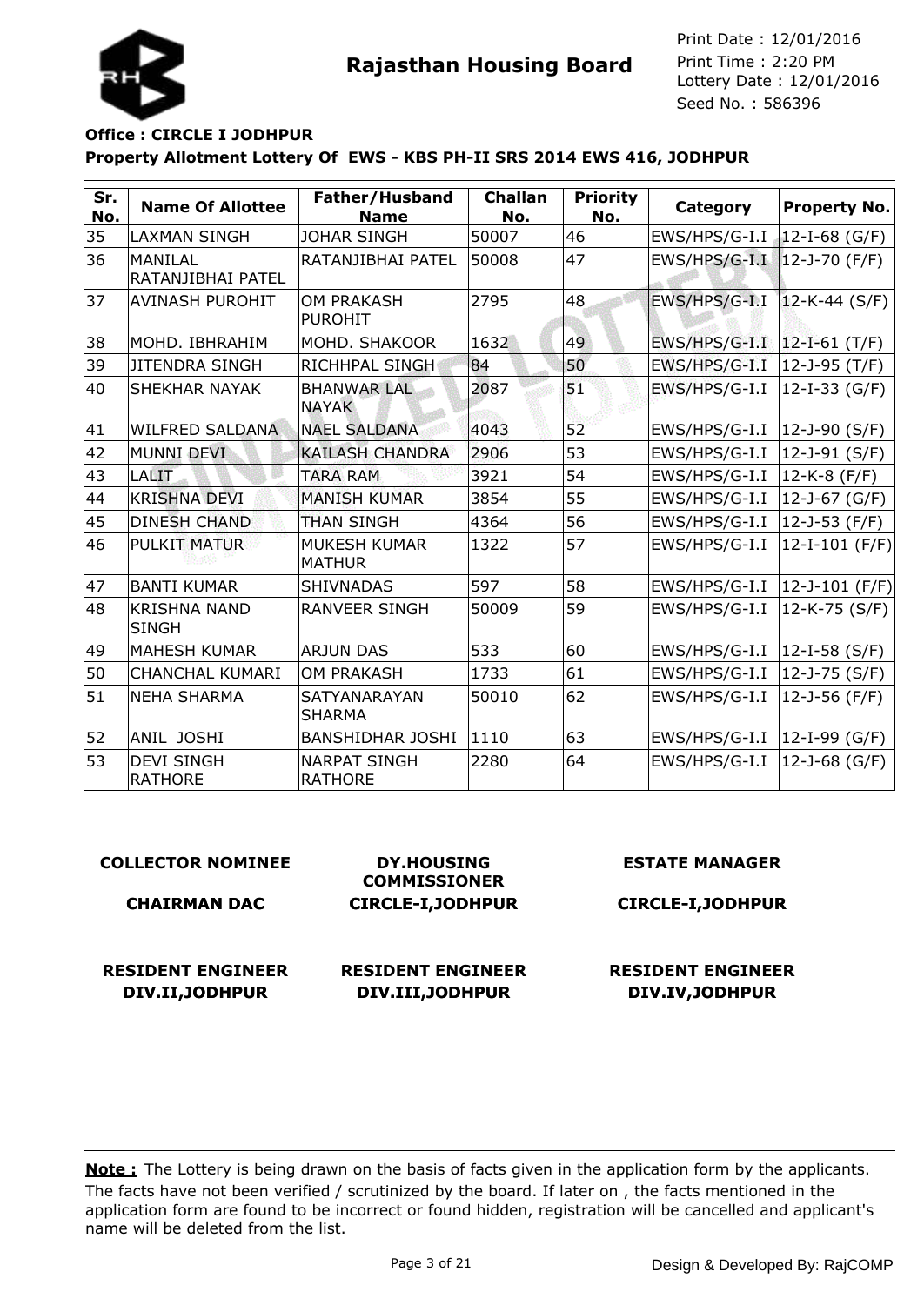



## **Property Allotment Lottery Of EWS - KBS PH-II SRS 2014 EWS 416, JODHPUR Office : CIRCLE I JODHPUR**

| Sr.<br>No. | <b>Name Of Allottee</b>                 | Father/Husband<br><b>Name</b>      | <b>Challan</b><br>No. | <b>Priority</b><br>No. | Category                     | <b>Property No.</b>    |
|------------|-----------------------------------------|------------------------------------|-----------------------|------------------------|------------------------------|------------------------|
| 54         | VISHNU KANT<br><b>PUROHIT</b>           | PURUSHOTAM DAS<br><b>PUROHIT</b>   | 50011                 | 65                     | EWS/HPS/G-I.I                | 12-I-5 (F/F)           |
| 55         | DHEERAJ KUMAR<br><b>RAJPUT</b>          | RAGHUVIR SINGH                     | 50012                 | 66                     | EWS/HPS/G-I.I   12-J-8 (F/F) |                        |
| 56         | <b>KISHORE KUMAR</b><br>YADAV           | PEMARAM YADAV                      | 2244                  | 67                     | EWS/HPS/G-I.I                | 12-D-78 (T/F)          |
| 57         | PANKAJ TIWARI                           | <b>HANSRAJ TIWARI</b>              | 366                   | 68                     | EWS/HPS/G-I.I                | $12 - J - 30$ (T/F)    |
| 58         | PRATIKSHA JAIN                          | KESHAV KUMAR JAIN 3249             |                       | 69                     | EWS/HPS/G-I.I                | $12 - J - 89$ (S/F)    |
| 59         | <b>KAMAL KISHORE</b>                    | <b>SHANTI LAL</b>                  | 4170                  | 72                     | EWS/HPS/G-I.I                | 12-J-50 (G/F)          |
| 60         | LATA NANDWANI                           | <b>JAY NANDWANI</b>                | 3111                  | 73                     | EWS/HPS/G-I.I                | $ 12 - I - 111 (T/F) $ |
| 61         | DEEPAK CHOUDHARY RAM VEER SINGH         |                                    | 2436                  | 75                     | EWS/HPS/G-I.I                | 12-D-79 (T/F)          |
| 62         | RAMESHWAR LAL                           | <b>CHANDRA RAM</b>                 | 4027                  | 76                     | EWS/HPS/G-I.I                | 12-J-12 (S/F)          |
| 63         | PUKHRAJ NAYAK                           | <b>GOPAL LAL</b>                   | 3004                  | 77                     | EWS/HPS/G-I.I                | 12-I-87 (F/F)          |
| 64         | <b>RAJKUMAR</b>                         | <b>BRAHAMDUTT</b><br><b>SHARMA</b> | 2321                  | 78                     | EWS/HPS/G-I.I                | 12-J-44 (S/F)          |
| 65         | <b>MONIKA GUPTA</b>                     | DHANRAJ MEHTA                      | 3206                  | 79                     | EWS/HPS/G-I.I                | $12-I-90 (S/F)$        |
| 66         | RAKSHA ARYA                             | VISHWA BANDHU<br><b>ARYA</b>       | 50013                 | 80                     | EWS/HPS/G-I.I                | 12-I-13 (T/F)          |
| 67         | <b>JANAKBHAI</b><br>PUNAMBHAI<br>WADHOL | POONAM BHAI                        | 50014                 | 81                     | EWS/HPS/G-I.I                | $12-I-116$<br>(G/F)    |
| 68         | <b>BHARTI DHARMANI</b>                  | MAHESH DHARMANI                    | 537                   | 82                     | EWS/HPS/G-I.I                | $12 - J - 27 (S/F)$    |
| 69         | <b>KARAN SINGH</b>                      | <b>CUNA SINGH</b>                  | 2646                  | 83                     | EWS/HPS/G-I.I                | 12-J-47 (T/F)          |
| 70         | RAVI KUMARBANSAL                        | <b>SOHAN LAL</b>                   | 63                    | 84                     | EWS/HPS/G-I.I                | 12-I-110 (T/F)         |

| <b>COLLECTOR NOMINEE</b> | <b>DY.HOUSING</b><br><b>COMMISSIONER</b> | <b>ESTATE MANAGER</b>    |
|--------------------------|------------------------------------------|--------------------------|
| <b>CHAIRMAN DAC</b>      | <b>CIRCLE-I, JODHPUR</b>                 | <b>CIRCLE-I, JODHPUR</b> |
|                          |                                          |                          |
| <b>RESIDENT ENGINEER</b> | <b>RESIDENT ENGINEER</b>                 | <b>RESIDENT ENGINEER</b> |
| DIV.II, JODHPUR          | DIV.III, JODHPUR                         | DIV.IV, JODHPUR          |
|                          |                                          |                          |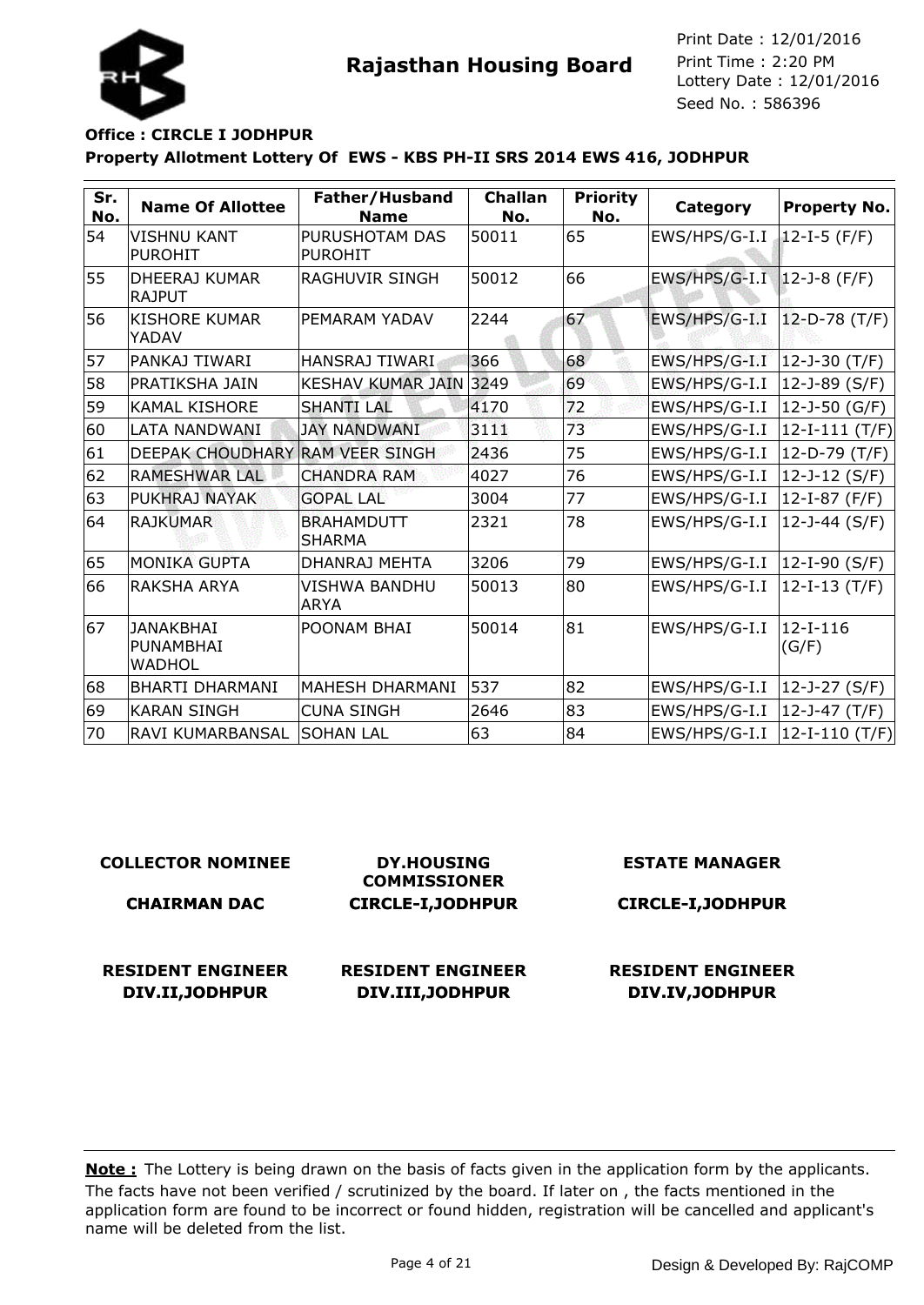

## **Property Allotment Lottery Of EWS - KBS PH-II SRS 2014 EWS 416, JODHPUR Office : CIRCLE I JODHPUR**

| Sr.<br>No. | <b>Name Of Allottee</b>                    | Father/Husband<br><b>Name</b>          | <b>Challan</b><br>No. | <b>Priority</b><br>No. | Category                       | <b>Property No.</b>  |
|------------|--------------------------------------------|----------------------------------------|-----------------------|------------------------|--------------------------------|----------------------|
| 71         | SHARDULBHAI<br>KACHARBHAI<br><b>CHOSLA</b> | KACHARABHAI<br><b>CHOSLA</b>           | 50015                 | 85                     | EWS/HPS/G-I.I                  | 12-I-15 (T/F)        |
| 72         | <b>JITESH JANGID</b>                       | <b>PARAS RAM</b>                       | 2858                  | 86                     | EWS/HPS/G-I.I                  | $12-K-80$ (T/F)      |
| 73         | <b>NEERAJ</b>                              | <b>SUBBE SINGH</b>                     | 4386                  | 87                     | EWS/HPS/G-I.I                  | $12-D-115$<br>(G/F)  |
| 74         |                                            | MOHD. NOSAD KHAN MOHD. ANWAR KHAN 2789 |                       | 88                     | EWS/HPS/G-I.I                  | $12-I-88$ (F/F)      |
| 75         | <b>GEETA DEVI</b>                          | <b>BHAGIRATH SINGH</b>                 | 4398                  | 89                     | EWS/HPS/G-I.I                  | $12-D-130$<br>(G/F)  |
| 76         | <b>ROBIN SINGH</b>                         | <b>SUBBE SINGH</b>                     | 4385                  | 90                     | EWS/HPS/G-I.I                  | 12-I-17 (G/F)        |
| 77         | POOJA SANWAL                               | <b>MOHAN KUMAR</b><br><b>SANWAL</b>    | 1986                  | 91                     | EWS/HPS/G-I.I                  | $12-K-19$ (G/F)      |
| 78         | <b>APHHASHA</b>                            | <b>SHAHNWAJ</b>                        | 2748                  | 92                     | EWS/HPS/G-I.I                  | $ 12 - 3 - 87$ (F/F) |
| 79         | BRIJ BIHARI SHARMA GOVARDHAN LAL           |                                        | 50016                 | 93                     | EWS/HPS/G-I.I                  | 12-D-77 (T/F)        |
| 80         | <b>OM PRAKASH</b><br><b>PANWAR</b>         | CHELA RAM PANWAR 2941                  |                       | 94                     | EWS/HPS/G-I.I                  | $12-K-23$ (F/F)      |
| 81         | <b>PRAKASH</b>                             | CANDRARAM                              | 678                   | 95                     | EWS/HPS/G-I.I                  | $ 12-I-97(G/F) $     |
| 82         | <b>TARUN RATHORE</b>                       | <b>LALA RAM RATHORE</b>                | 576                   | 96                     | EWS/HPS/G-I.I                  | $ 12-I-112(T/F) $    |
| 83         | <b>SOM DUTT OJHA</b>                       | <b>DURGA SHANKAR</b><br>AHLO           | 46                    | 1                      | EWS/HPS/G-I.II   12-I-39 (F/F) |                      |
| 84         | <b>BINDIYA JOSHI</b>                       | MANOJ JOSHI                            | 3379                  | 3                      | EWS/HPS/G-I.II   12-K-38 (F/F) |                      |
| 85         | <b>JASODA</b>                              | <b>DEVI CHAND</b>                      | 643                   | 4                      | EWS/HPS/G-I.II   12-J-88 (F/F) |                      |
| 86         | <b>KANWRALAL</b><br>PALIWAL                | <b>BHERARAM</b>                        | 811                   | 5                      | EWS/HPS/G-I.II   12-D-137      | (S/F)                |
| 87         | <b>RENU PURI</b>                           | <b>ANIL PURI</b>                       | 4452                  | 6                      | EWS/HPS/G-I.II   12-I-80 (T/F) |                      |

| <b>COLLECTOR NOMINEE</b> | <b>DY.HOUSING</b><br><b>COMMISSIONER</b> | <b>ESTATE MANAGER</b>    |
|--------------------------|------------------------------------------|--------------------------|
| <b>CHAIRMAN DAC</b>      | <b>CIRCLE-I, JODHPUR</b>                 | <b>CIRCLE-I, JODHPUR</b> |
|                          |                                          |                          |
| <b>RESIDENT ENGINEER</b> | <b>RESIDENT ENGINEER</b>                 | <b>RESIDENT ENGINEER</b> |
| DIV.II, JODHPUR          | DIV.III, JODHPUR                         | DIV.IV, JODHPUR          |
|                          |                                          |                          |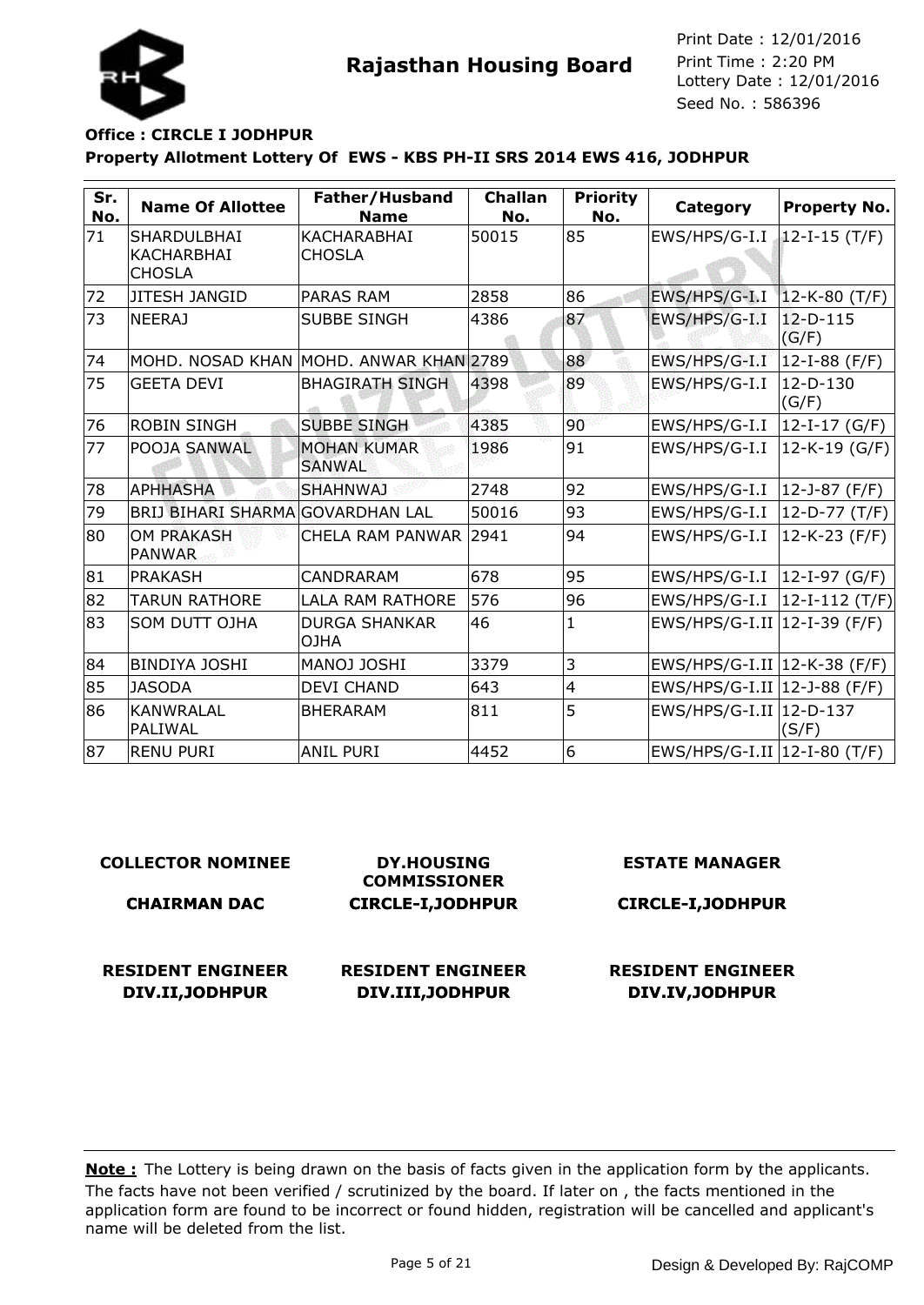



## **Property Allotment Lottery Of EWS - KBS PH-II SRS 2014 EWS 416, JODHPUR Office : CIRCLE I JODHPUR**

| Sr.<br>No. | <b>Name Of Allottee</b>             | Father/Husband<br><b>Name</b>              | <b>Challan</b><br>No. | <b>Priority</b><br>No. | Category                       | <b>Property No.</b> |
|------------|-------------------------------------|--------------------------------------------|-----------------------|------------------------|--------------------------------|---------------------|
| 88         | <b>ROHIT VYAS</b>                   | <b>KAILASH CHANDRA</b><br><b>VYAS</b>      | 291                   | 7                      | EWS/HPS/G-I.II 12-J-40 (F/F)   |                     |
| 89         | CHANDA DEVI JAIN                    | <b>MAHAWAR PRASAD</b><br><b>JAIN</b>       | 15                    | $\mathbf{1}$           | EWS/HPS/G-II.I 12-I-50 (G/F)   |                     |
| 90         | ANJU BAGARIYA                       | <b>KAMAL KISHORE</b><br><b>BAGARIYA</b>    | 65                    | 2                      | EWS/HPS/G-II.I   12-D-101      | (F/F)               |
| 91         | <b>GOKAL DAS</b>                    | <b>JAGDISH DAS</b>                         | 4009                  | 3                      | EWS/HPS/G-II.I   12-J-9 (S/F)  |                     |
| 92         | <b>GEETA DEVI</b>                   | <b>BANSILAL</b>                            | 336                   | 4                      | EWS/HPS/G-II.I   12-D-104      | (F/F)               |
| 93         | IASHOK KUMAWAT                      | <b>LATE SURESH</b><br><b>CHAND KUMAWAT</b> | 40                    | 5                      | EWS/HPS/G-II.I   12-I-74 (S/F) |                     |
| 94         | <b>MEGHA RAM</b>                    | <b>BADAR RAM</b>                           | 2680                  | 6                      | EWS/HPS/G-II.I   12-J-62 (T/F) |                     |
| 95         | <b>PUNAM SINGH</b>                  | <b>AMIT SINGH</b>                          | 3726                  | 7                      | EWS/HPS/G-II.I   12-K-29 (T/F) |                     |
| 96         | <b>RAVINDRA SEN</b>                 | <b>MANOHAR LAL SEN</b>                     | 1776                  | 8                      | EWS/HPS/G-II.I   12-J-32 (T/F) |                     |
| 97         | <b>PREM SINGH</b><br><b>PARIHAR</b> | SANKAR SINGH<br><b>PARIHAR</b>             | 4448                  | 9                      | EWS/HPS/G-II.I   12-K-74 (S/F) |                     |
| 98         | <b>AMAR GIRI</b>                    | MEETH GIRI                                 | 1834                  | 10                     | EWS/HPS/G-II.I 12-J-111        | (T/F)               |
| 99         | <b>HEERA LAL</b>                    | <b>MANGALA RAM</b>                         | 1031                  | 11                     | EWS/HPS/G-II.I   12-K-2 (G/F)  |                     |
| 100        | lMANJU GURJAR                       | <b>KAILASH CHAND</b><br><b>GURJAR</b>      | 35                    | 12                     | EWS/HPS/G-II.I   12-K-48 (T/F) |                     |
| 101        | INAVEEN GEHLOT                      | <b>CHIMAN SINGH</b>                        | 1681                  | 13                     | EWS/HPS/G-II.I   12-I-113      | (G/F)               |
| 102        | İBHANWARI DEVI                      | <b>HARI RAM</b>                            | 3482                  | 14                     | EWS/HPS/G-II.I   12-I-59 (S/F) |                     |
| 103        | NARAPAT BHATI                       | PRHALAD BHATI                              | 2520                  | 15                     | EWS/HPS/G-II.I 12-D-127        | (T/F)               |

#### **COLLECTOR NOMINEE**

#### **CHAIRMAN DAC**

**RESIDENT ENGINEER**

**DIV.II,JODHPUR**

**DY.HOUSING COMMISSIONER CIRCLE-I,JODHPUR**

## **RESIDENT ENGINEER DIV.III,JODHPUR**

#### **ESTATE MANAGER**

#### **CIRCLE-I,JODHPUR**

## **RESIDENT ENGINEER DIV.IV,JODHPUR**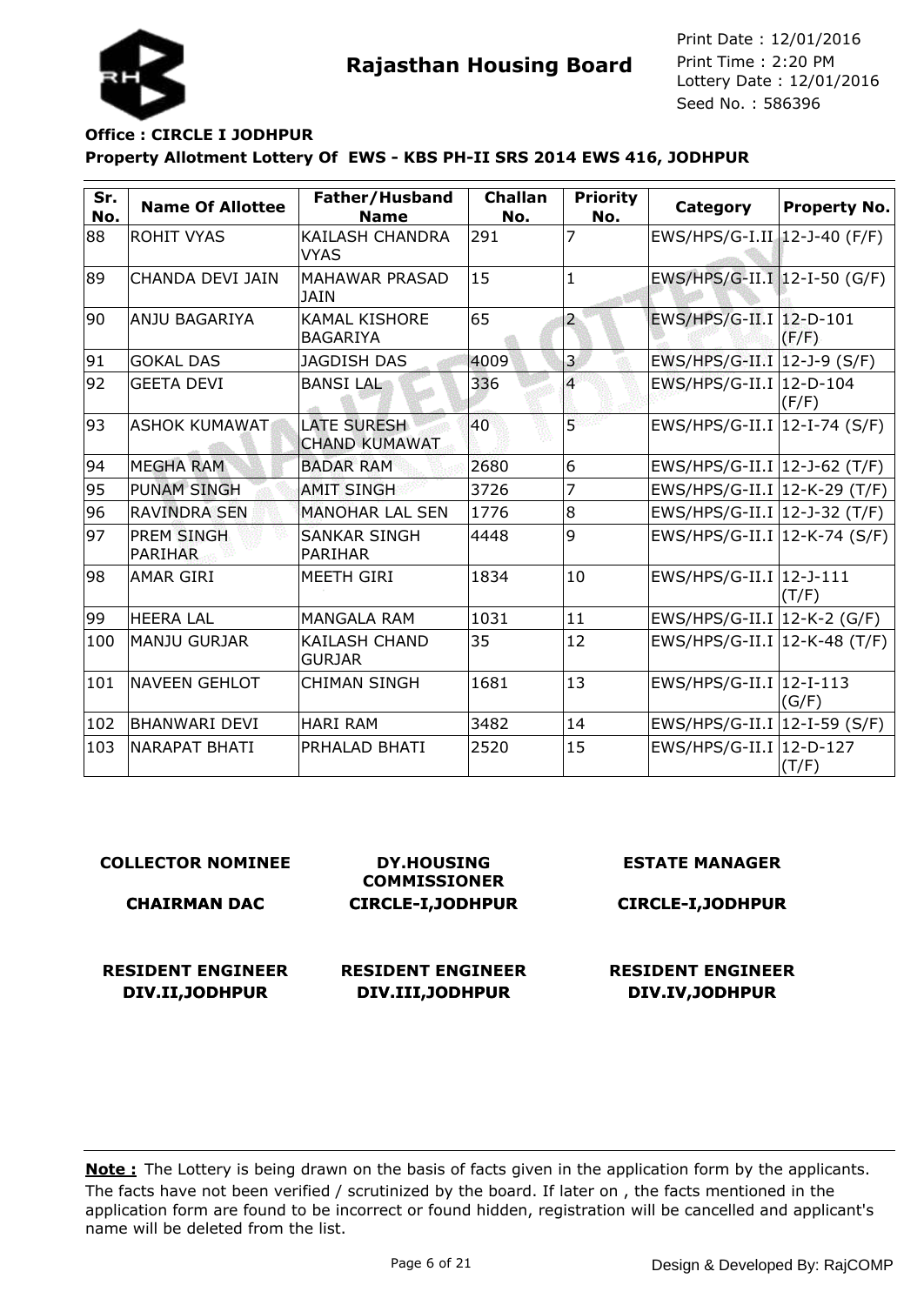

## **Property Allotment Lottery Of EWS - KBS PH-II SRS 2014 EWS 416, JODHPUR Office : CIRCLE I JODHPUR**

| Sr.<br>No. | <b>Name Of Allottee</b>              | Father/Husband<br><b>Name</b>       | <b>Challan</b><br>No. | <b>Priority</b><br>No. | Category                        | <b>Property No.</b> |
|------------|--------------------------------------|-------------------------------------|-----------------------|------------------------|---------------------------------|---------------------|
| 104        | INARENDRA SINGH                      | PRTAP SINGH                         | 1174                  | 16                     | EWS/HPS/G-II.I 12-D-88 (F/F)    |                     |
| 105        | <b>ANIL SINGH</b><br><b>CHOUHAN</b>  | VIKRAM SINGH<br><b>CHOUHAN</b>      | 13                    | 17                     | EWS/HPS/G-II.I   12-I-41 (S/F)  |                     |
| 106        | <b>BHAWAR LAL</b><br><b>SHUTHAR</b>  | <b>TULCHA RAM</b><br><b>SHUTHAR</b> | 3507                  | 18                     | EWS/HPS/G-II.I 12-I-105         | (S/F)               |
| 107        | <b>HARNATH RAM</b>                   | PHOOLA RAM                          | 3852                  | 19                     | EWS/HPS/G-II.I   12-I-11 (S/F)  |                     |
| 108        | NARENDRA OJHA                        | <b>BHANWARLAL OJHA</b>              | 4221                  | 20                     | EWS/HPS/G-II.I   12-D-155       | (S/F)               |
| 109        | <b>GULAB KANWAR</b>                  | <b>JORAWAR SINGH</b>                | 3798                  | 21                     | EWS/HPS/G-II.I   12-J-109       | (T/F)               |
| 110        | <b>RANJIT CHOUHAN</b>                | <b>SHIVRAJ CHOUHAN</b>              | 3754                  | 22                     | EWS/HPS/G-II.I   12-J-45 (T/F)  |                     |
| 111        | <b>KUMBHA RAM</b><br><b>PRAJAPAT</b> | RAMDHAN PRAJAPAT                    | 2381                  | 23                     | EWS/HPS/G-II.I   12-D-74 (S/F)  |                     |
| 112        | POONAM KUMARI                        | <b>BHAGWAN DAS</b>                  | 2008                  | 25                     | EWS/HPS/G-II.I   12-I-36 (G/F)  |                     |
| 113        | RAJKUMARI                            | <b>TARA CHAND</b>                   | 2350                  | 26                     | EWS/HPS/G-II.I   12-I-24 (F/F)  |                     |
| 114        | <b>MANGILAL</b>                      | JETHAMAL PALIWAL                    | 3464                  | 27                     | EWS/HPS/G-II.I   12-D-139       | (S/F)               |
| 115        | <b>RATAN LAL</b>                     | <b>JEETA RAM</b>                    | 933                   | 28                     | EWS/HPS/G-II.I   12-I-126 (T/F) |                     |
| 116        | PUNEET SONI                          | <b>BANSILAL SONI</b>                | 2939                  | 29                     | EWS/HPS/G-II.I   12-I-118 (F/F) |                     |
| 117        | <b>SHANTI DEVI</b>                   | <b>KHIYA RAM</b>                    | 882                   | 30                     | EWS/HPS/G-II.I   12-I-48 (T/F)  |                     |
| 118        | <b>SANJEEV KUMAR</b>                 | <b>KOPA RAM</b>                     | 2576                  | 31                     | EWS/HPS/G-II.I   12-J-23 (F/F)  |                     |
| 119        | <b>VINITA CHOUHAN</b>                | YASH PAL SINGH                      | 50018                 | 32                     | EWS/HPS/G-II.I 12-D-135         | (F/F)               |
| 120        | <b>GAUTAM</b>                        | <b>BADRI RAM</b>                    | 323                   | 33                     | EWS/HPS/G-II.I   12-K-15 (T/F)  |                     |
| 121        | <b>CANDRA REKHA</b><br><b>SHARMA</b> | RAJENDRA SHARMA                     | 2958                  | 34                     | EWS/HPS/G-II.I   12-I-45 (T/F)  |                     |

#### **COLLECTOR NOMINEE**

#### **CHAIRMAN DAC**

**RESIDENT ENGINEER DIV.II,JODHPUR**

**COMMISSIONER CIRCLE-I,JODHPUR**

**DY.HOUSING**

# **ESTATE MANAGER**

## **CIRCLE-I,JODHPUR**

## **RESIDENT ENGINEER DIV.III,JODHPUR**

#### **RESIDENT ENGINEER DIV.IV,JODHPUR**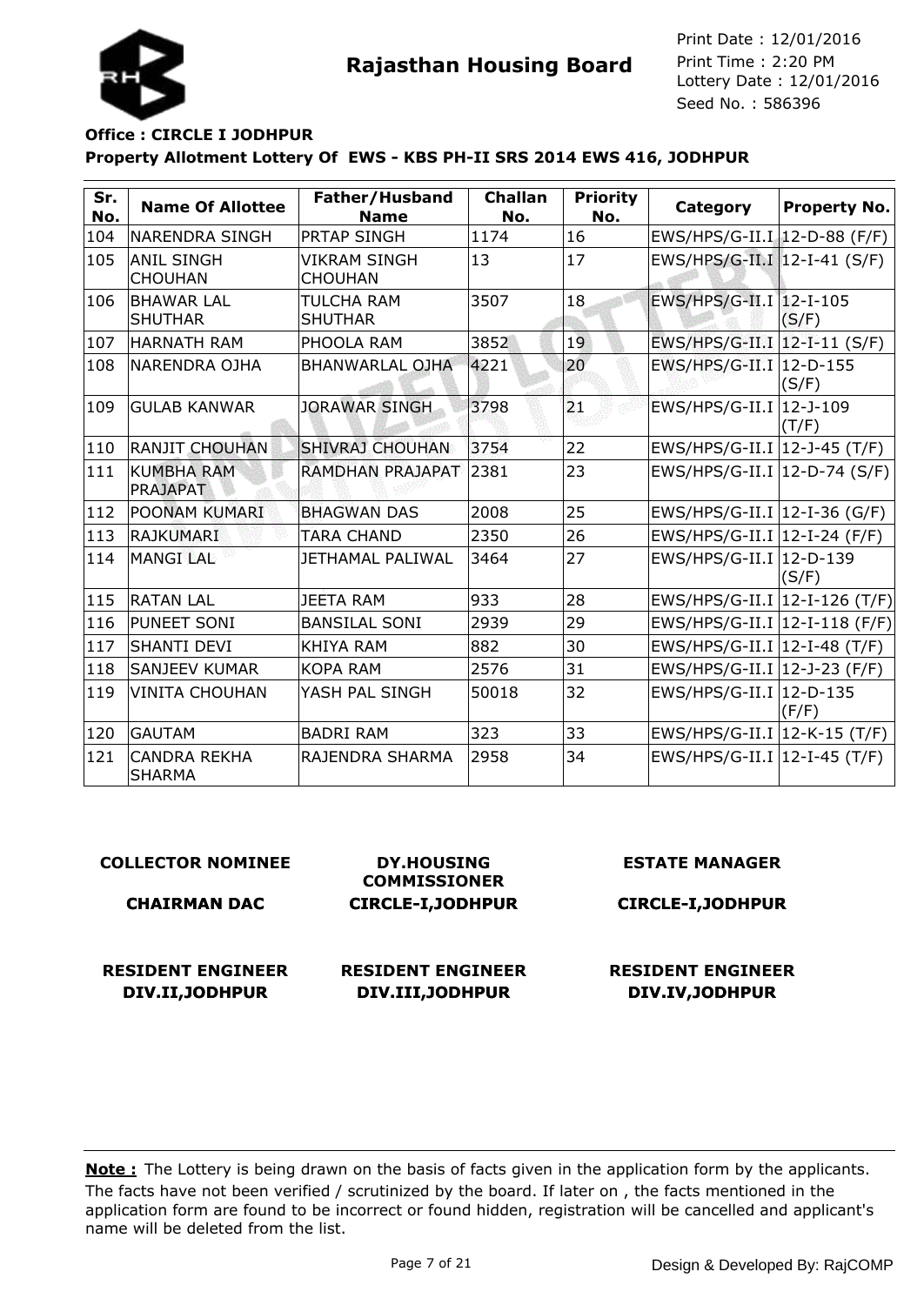



## **Property Allotment Lottery Of EWS - KBS PH-II SRS 2014 EWS 416, JODHPUR Office : CIRCLE I JODHPUR**

| Sr.<br>No. | <b>Name Of Allottee</b>               | Father/Husband<br><b>Name</b>        | <b>Challan</b><br>No. | <b>Priority</b><br>No. | Category                        | <b>Property No.</b> |
|------------|---------------------------------------|--------------------------------------|-----------------------|------------------------|---------------------------------|---------------------|
| 122        | <b>JAGDISH LAL</b>                    | <b>MOHAN LAL</b>                     | 3760                  | 35                     | EWS/HPS/G-II.I 12-K-16 (T/F)    |                     |
| 123        | <b>DHANRAJ</b><br><b>CHOUDHARY</b>    | <b>GANGARAMJI</b>                    | 513                   | 36                     | EWS/HPS/G-II.I 12-D-154         | (S/F)               |
| 124        | <b>ABHA DANGAYACH</b>                 | <b>AVINASH</b><br><b>DANGAYACH</b>   | 33                    | 38                     | EWS/HPS/G-II.I   12-K-72 (F/F)  |                     |
| 125        | <b>KAMLESH PARIHAR</b>                | <b>CHAITAN PRAKASH</b>               | 2938                  | 39                     | EWS/HPS/G-II.I   12-J-54 (F/F)  |                     |
| 126        | lMEENA                                | MOHD, ASLAM                          | 2558                  | 40                     | EWS/HPS/G-II.I   12-J-71 (F/F)  |                     |
| 127        | <b>RAVINDRA SINGH</b>                 | <b>DURGA SINGH</b>                   | 727                   | 41                     | EWS/HPS/G-II.I   12-D-100       | (G/F)               |
| 128        | <b>SURJIT SINGH</b>                   | <b>PARSHU SINGH</b>                  | 391                   | 42                     | EWS/HPS/G-II.I   12-I-82 (G/F)  |                     |
| 129        | <b>GANPAT SINGH</b>                   | PURSHOTTAM SINGH 50019               |                       | 43                     | EWS/HPS/G-II.I   12-J-7 (F/F)   |                     |
| 130        | <b>RAM NIWAS SENI</b>                 | <b>BRIJ MOHAN SENI</b>               | 1595                  | 44                     | EWS/HPS/G-II.I   12-I-76 (S/F)  |                     |
| 131        | <b>NAVEEN NEBHNANI</b>                | HIRA LAL NEBHNANI                    | 2069                  | 45                     | EWS/HPS/G-II.I   12-J-74 (S/F)  |                     |
| 132        | SONI                                  | <b>HARILAL</b>                       | 3577                  | 46                     | EWS/HPS/G-II.I   12-I-94 (T/F)  |                     |
| 133        | <b>GEETA DEVI</b>                     | <b>RATAN SINGH</b><br><b>CHOUHAN</b> | 2533                  | 48                     | EWS/HPS/G-II.I   12-J-73 (S/F)  |                     |
| 134        | YOGENDRA SINGH                        | <b>PREM SINGH</b>                    | 1090                  | 49                     | EWS/HPS/G-II.I   12-I-102 (F/F) |                     |
| 135        | <b>VIVEK KAMAL</b>                    | <b>AMRIT LAL</b>                     | 2500                  | 50                     | $EWS/HPS/G-II.I$ 12-I-54 (F/F)  |                     |
| 136        | <b>RAHUL JOSHI</b>                    | PRAKASH JOSHI                        | 1071                  | 51                     | EWS/HPS/G-II.I   12-J-63 (T/F)  |                     |
| 137        | <b>BHARAT KUMAR</b><br><b>TULSANI</b> | <b>NARYAN DAS</b><br><b>TULSANI</b>  | 1236                  | 52                     | EWS/HPS/G-II.I   12-D-123       | (S/F)               |
| 138        | <b>BUDHA RAM</b><br><b>MEWARA</b>     | SUJARAM MEWARA                       | 1366                  | 53                     | EWS/HPS/G-II.I   12-I-34 (G/F)  |                     |
| 139        | SUKHA                                 | MOOL PURI                            | 3654                  | 54                     | EWS/HPS/G-II.I   12-K-62 (T/F)  |                     |
| 140        | MAHESH                                | PRAKASH CHAND                        | 50020                 | 56                     | EWS/HPS/G-II.I   12-J-59 (S/F)  |                     |
| 141        | <b>SARITA</b>                         | <b>SATYA NARAYAN</b>                 | 687                   | 57                     | EWS/HPS/G-II.I   12-I-109 (T/F) |                     |

| <b>COLLECTOR NOMINEE</b>                    | <b>DY.HOUSING</b><br><b>COMMISSIONER</b>     | <b>ESTATE MANAGER</b>                       |  |  |
|---------------------------------------------|----------------------------------------------|---------------------------------------------|--|--|
| <b>CHAIRMAN DAC</b>                         | <b>CIRCLE-I, JODHPUR</b>                     | <b>CIRCLE-I, JODHPUR</b>                    |  |  |
| <b>RESIDENT ENGINEER</b><br>DIV.II, JODHPUR | <b>RESIDENT ENGINEER</b><br>DIV.III, JODHPUR | <b>RESIDENT ENGINEER</b><br>DIV.IV, JODHPUR |  |  |
|                                             |                                              |                                             |  |  |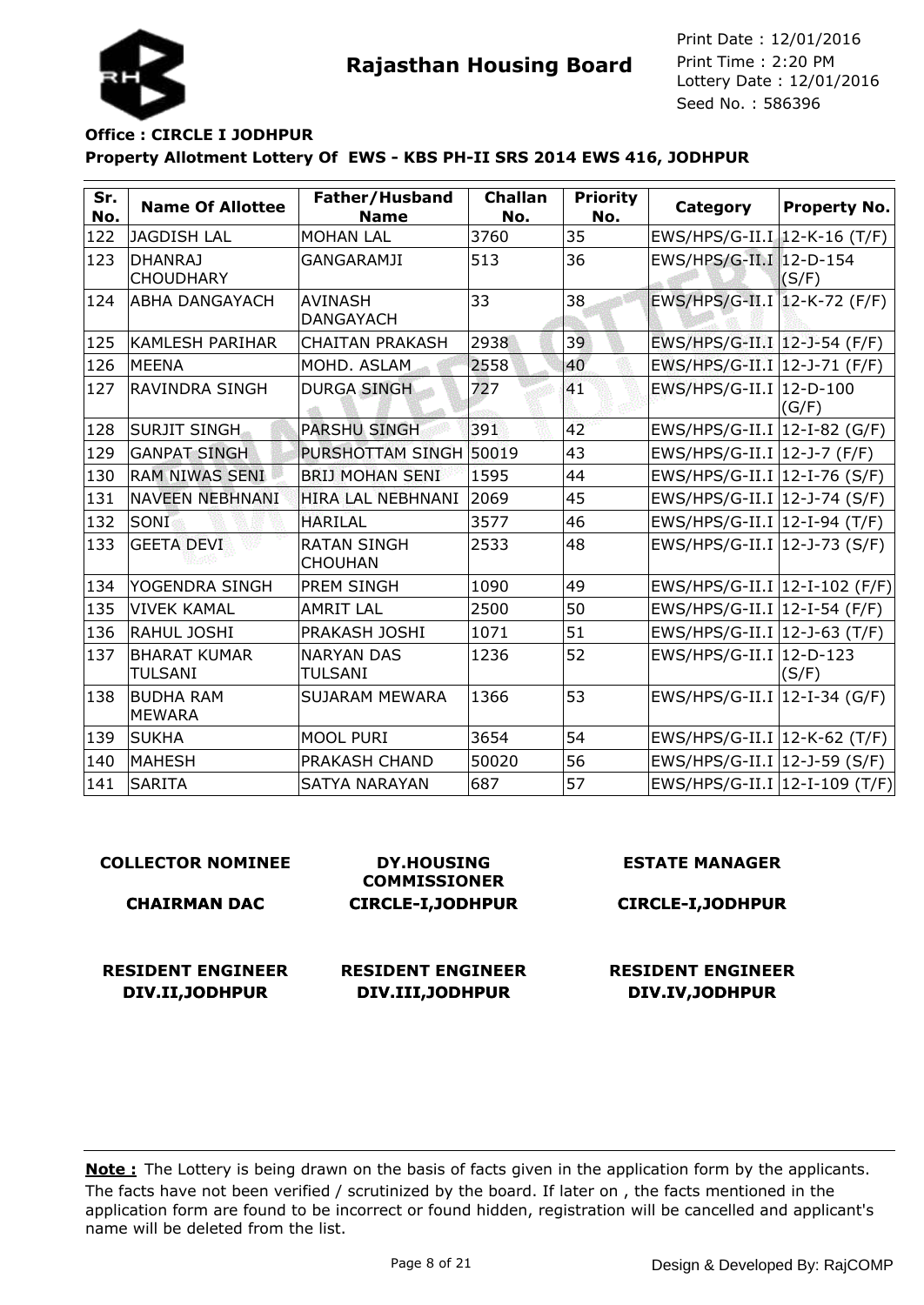



## **Property Allotment Lottery Of EWS - KBS PH-II SRS 2014 EWS 416, JODHPUR Office : CIRCLE I JODHPUR**

| Sr.<br>No. | <b>Name Of Allottee</b> | Father/Husband<br><b>Name</b>          | <b>Challan</b><br>No. | <b>Priority</b><br>No. | Category                             | <b>Property No.</b> |
|------------|-------------------------|----------------------------------------|-----------------------|------------------------|--------------------------------------|---------------------|
| 142        | ANITA MANWANI           | <b>MOOL CHAND</b>                      | 1065                  | 58                     | EWS/HPS/G-II.I 12-I-49 (G/F)         |                     |
| 143        | <b>GANGAPURI</b>        | <b>CHHEL PURI</b>                      | 3574                  | 59                     | EWS/HPS/G-II.I 12-I-106              | (S/F)               |
| 144        | PADMA DEVI TOLANI       | <b>ISWARDAS TOLANI</b>                 | 3222                  | 60                     | EWS/HPS/G-II.I 12-J-15 (T/F)         |                     |
| 145        | <b>PREM PRAKASH</b>     | <b>VASUDEV DIXIT</b>                   | 2878                  | 61                     | EWS/HPS/G-II.I   12-J-28 (S/F)       |                     |
| 146        | <b>GARVIT GUPTA</b>     | CHIRANJI LAL                           | 50021                 | 62                     | EWS/HPS/G-II.I   12-I-81 (G/F)       |                     |
| 147        | <b>MULI KANWAR</b>      | <b>SAWAI SINGH</b>                     | 4397                  | 63                     | $EWS/HPS/G-II.I$ 12-I-12 (S/F)       |                     |
| 148        | <b>SHARWAN KUMAR</b>    | <b>BHAGIRATH</b>                       | 3616                  | 64                     | EWS/HPS/G-II.I   12-D-116            | (G/F)               |
| 149        | <b>ZABIR KHAN</b>       | <b>BSIR KHAN</b>                       | 1634                  | 65                     | EWS/HPS/G-II.I   12-K-79 (T/F)       |                     |
| 150        | <b>JASWANT SHARMA</b>   | <b>RADHESHYAM</b><br><b>SHARMA</b>     | 3767                  | 66                     | EWS/HPS/G-II.I   12-K-13 (T/F)       |                     |
| 151        | <b>KESHAV BANSAL</b>    | PRAHLAD KUMAR<br><b>BANSAL</b>         | 6                     | 67                     | EWS/HPS/G-II.I   12-I-77 (T/F)       |                     |
| 152        | <b>JAGARAM</b>          | <b>JEEVARAM</b>                        | 429                   | 68                     | EWS/HPS/G-II.I   12-K-58 (S/F)       |                     |
| 153        | LAXMI                   | <b>TIKAM DAS</b>                       | 2567                  | 69                     | EWS/HPS/G-II.I   12-J-36 (G/F)       |                     |
| 154        | <b>SUNITA HARWANI</b>   | <b>JAIRAM DAS</b><br><b>HARWANI</b>    | 3094                  | 70                     | EWS/HPS/G-II.I $ 12 - J - 94 (T/F) $ |                     |
| 155        | MANJU DEVI              | <b>NEEM SINGH</b>                      | 3749                  | 71                     | EWS/HPS/G-II.I   12-D-82 (G/F)       |                     |
| 156        | <b>HARIOM</b>           | <b>TUNDA RAM</b>                       | 2330                  | 72                     | EWS/HPS/G-II.I $ 12 - J - 16$ (T/F)  |                     |
| 157        | <b>DURGA DEVI</b>       | <b>GOPAL ACHARY</b>                    | 1101                  | 73                     | EWS/HPS/G-II.I   12-J-65 (G/F)       |                     |
| 158        |                         | SHAKUNTLA SHARMA RAMAVATAR SHARMA 3096 |                       | 74                     | EWS/HPS/G-II.I   12-I-60 (S/F)       |                     |
| 159        | <b>KIRAN KANWAR</b>     | <b>LUN SINGH</b>                       | 1219                  | 75                     | EWS/HPS/G-II.I   12-D-134            | (F/F)               |
| 160        | <b>SEYAD REHAN</b>      | SEYAD THSIN AFRAJ                      | 801                   | 76                     | EWS/HPS/G-II.I $ 12-I-10(S/F) $      |                     |
| 161        | <b>BHAWANI SINGH</b>    | <b>CHAIN SINGH</b>                     | 2780                  | 77                     | EWS/HPS/G-II.I $ 12$ -I-18 (G/F)     |                     |

| <b>COLLECTOR NOMINEE</b> | <b>DY.HOUSING</b><br><b>COMMISSIONER</b> | <b>ESTATE MANAGER</b>    |  |  |
|--------------------------|------------------------------------------|--------------------------|--|--|
| <b>CHAIRMAN DAC</b>      | <b>CIRCLE-I, JODHPUR</b>                 | <b>CIRCLE-I, JODHPUR</b> |  |  |
| <b>RESIDENT ENGINEER</b> | <b>RESIDENT ENGINEER</b>                 | <b>RESIDENT ENGINEER</b> |  |  |
| DIV.II, JODHPUR          | DIV.III, JODHPUR                         | DIV.IV, JODHPUR          |  |  |
|                          |                                          |                          |  |  |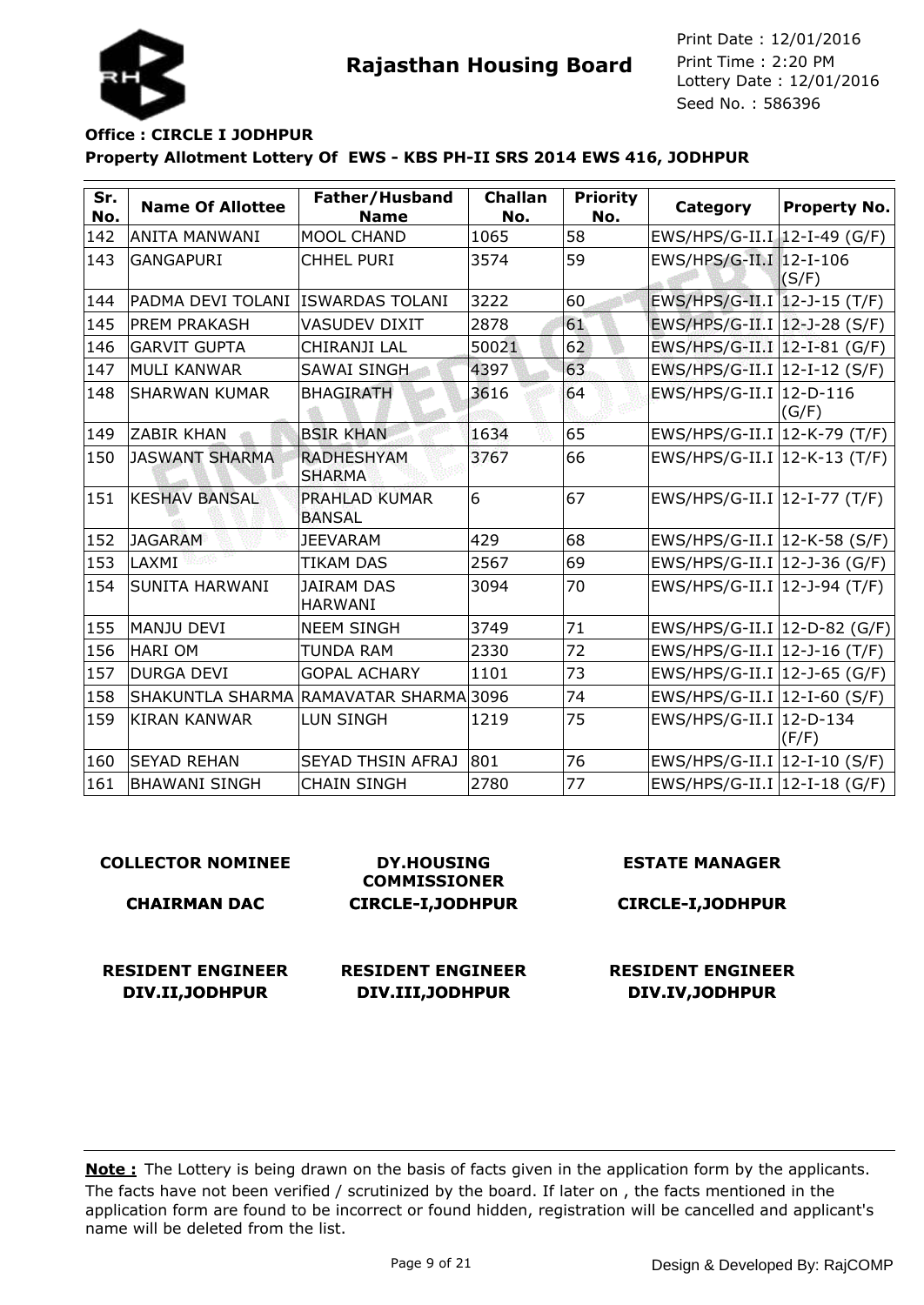



## **Property Allotment Lottery Of EWS - KBS PH-II SRS 2014 EWS 416, JODHPUR Office : CIRCLE I JODHPUR**

| Sr.<br>No. | <b>Name Of Allottee</b>                   | Father/Husband<br><b>Name</b>            | <b>Challan</b><br>No. | <b>Priority</b><br>No. | Category                       | <b>Property No.</b> |
|------------|-------------------------------------------|------------------------------------------|-----------------------|------------------------|--------------------------------|---------------------|
| 162        | <b>DHIRENDRA KUMAR</b>                    | <b>PARAS MAL</b>                         | 3849                  | 78                     | EWS/HPS/G-II.I 12-I-55 (F/F)   |                     |
| 163        | <b>KALU RAM</b>                           | <b>DEVA RAM</b>                          | 3946                  | 79                     | EWS/HPS/G-II.I 12-J-86 (F/F)   |                     |
| 164        | <b>SONI DEVI</b>                          | BHANWAR LAL JOSHI 1258                   |                       | 80                     | EWS/HPS/G-II.I 12-J-55 (F/F)   |                     |
| 165        | <b>GIRDHARI SINGH</b>                     | <b>OM SINGH</b>                          | 2665                  | 81                     | EWS/HPS/G-II.I   12-J-11 (S/F) |                     |
| 166        | <b>SUNIL MATHUR</b>                       | <b>BADRILAL MATHUR</b>                   | 221                   | 82                     | EWS/HPS/G-II.I   12-D-94 (T/F) |                     |
| 167        | <b>ANITA</b>                              | LT. MOHAN SINGH                          | 1315                  | 83                     | EWS/HPS/G-II.I   12-K-18 (G/F) |                     |
| 168        | <b>LUMPURI</b>                            | <b>MAN PURI</b>                          | 3361                  | 84                     | EWS/HPS/G-II.I   12-D-69 (F/F) |                     |
| 169        | <b>DEEP SHIKHA</b>                        | <b>DEVI DAS</b>                          | 3062                  | 85                     | EWS/HPS/G-II.I   12-D-95 (T/F) |                     |
| 170        | <b>VIJAY MANDAL</b>                       | <b>VEERU MANDAL</b>                      | 1340                  | 86                     | EWS/HPS/G-II.I   12-D-81 (G/F) |                     |
| 171        | MADHU                                     | <b>ROOP CHAND</b>                        | 2851                  | $\mathbf{1}$           | EWS/HPS/G-<br>II.II            | $12-I-42 (S/F)$     |
| 172        | <b>RAM GOPAL</b><br><b>MURARRAKA</b>      | <b>CHIRANJI LAL</b>                      | 50026                 | $\overline{2}$         | EWS/HPS/G-<br>II.II            | 12-I-84 (G/F)       |
| 173        | <b>SONIYA</b>                             | LT.SH. GURU DUTT<br><b>GAUR</b>          | 3441                  | $\overline{4}$         | EWS/HPS/G-<br>II.II            | 12-K-65 (G/F)       |
| 174        | <b>OMPRAKASH</b><br><b>BISHNOI</b>        | <b>MANGLARAM</b><br><b>BISHNOI</b>       | 175                   | 5                      | EWS/HPS/G-<br>II.II            | 12-K-4 (G/F)        |
| 175        | <b>HANVANT SINGH</b><br><b>RAJPUROHIT</b> | <b>JABBAR SINGH</b><br><b>RAJPUROHIT</b> | 1849                  | 7                      | EWS/HPS/G-<br>II.II            | $12-I-30$ (T/F)     |
| 176        | <b>NARENDER SENGWA</b>                    | GANGARAM SENGWA   50027                  |                       | 8                      | EWS/HPS/G-<br>II.II            | $12 - J - 21$ (F/F) |
| 177        | MOHD. IQBAL                               | MOHD. SIDDIQI                            | 1592                  | 9                      | EWS/HPS/G-<br>II.II            | $12-I-35$ (G/F)     |
| 178        | <b>CHOTTU RAM</b>                         | <b>BIRAM RAM</b>                         | 2542                  | 10                     | EWS/HPS/G-<br>II.II            | 12-J-103 (F/F)      |

#### **COLLECTOR NOMINEE CHAIRMAN DAC DY.HOUSING COMMISSIONER CIRCLE-I,JODHPUR ESTATE MANAGER CIRCLE-I,JODHPUR RESIDENT ENGINEER DIV.II,JODHPUR RESIDENT ENGINEER DIV.III,JODHPUR RESIDENT ENGINEER DIV.IV,JODHPUR**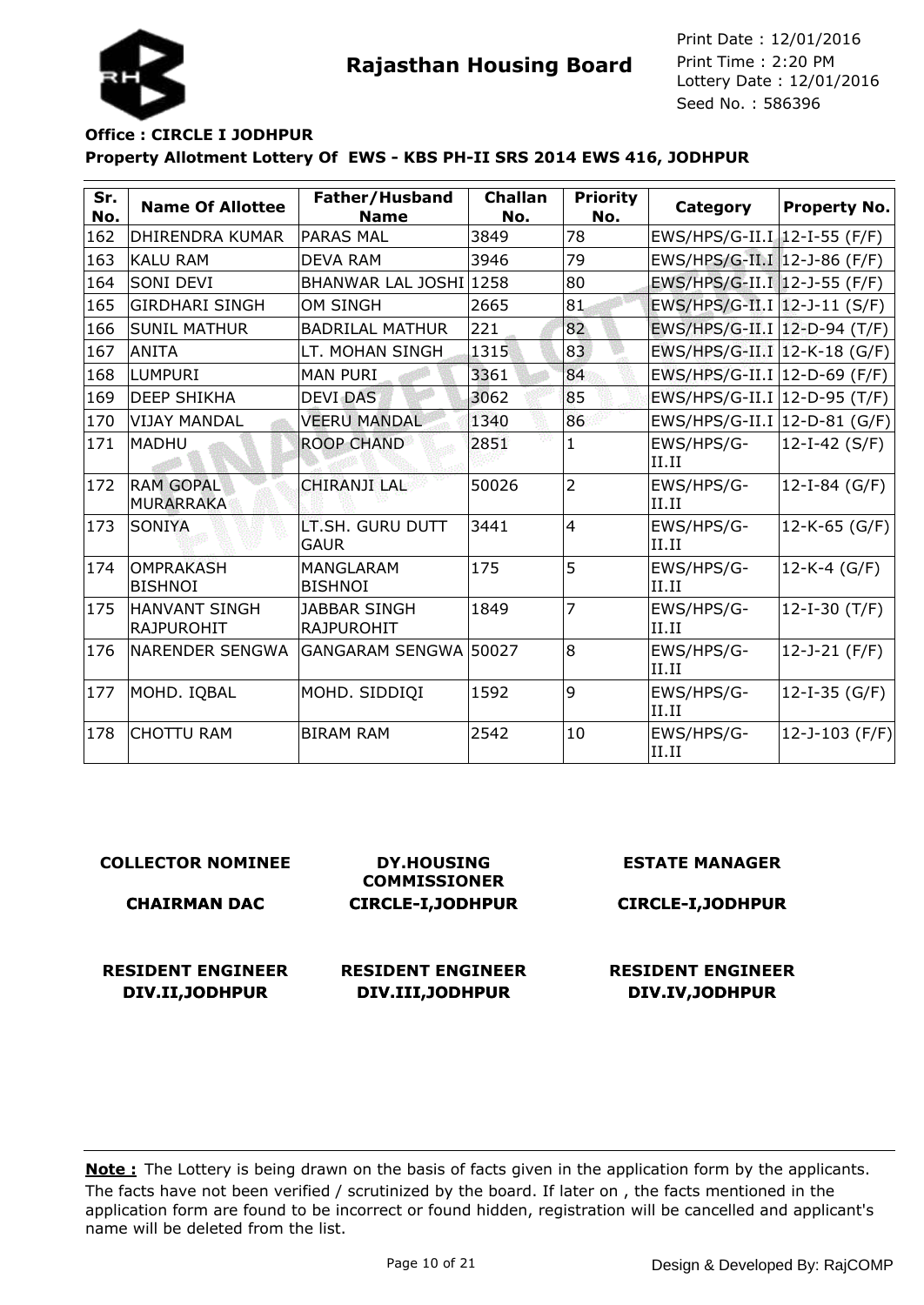

# **Property Allotment Lottery Of EWS - KBS PH-II SRS 2014 EWS 416, JODHPUR Office : CIRCLE I JODHPUR**

| Sr.<br>No. | <b>Name Of Allottee</b>           | Father/Husband<br><b>Name</b>         | <b>Challan</b><br>No. | <b>Priority</b><br>No. | Category                                | <b>Property No.</b> |
|------------|-----------------------------------|---------------------------------------|-----------------------|------------------------|-----------------------------------------|---------------------|
| 179        | PRAVEEN DAVE                      | <b>KAILASH NARAYAN</b><br><b>DAVE</b> | 2572                  | 11                     | EWS/HPS/G-<br>II.II                     | 12-K-41 (S/F)       |
| 180        | <b>JOGINDRA SINGH</b>             | LATE RAMCHANDRA<br><b>SINGH</b>       | 1682                  | 12                     | EWS/HPS/G-<br>$\mathbf{II}.\mathbf{II}$ | $12-I-64$ (T/F)     |
| 181        | IREKHA GAUR                       | <b>LOKESH GAUR</b>                    | 2852                  | 13 <sup>°</sup>        | EWS/HPS/G-<br>$F$ .II                   | $12 - J - 38$ (F/F) |
| 182        | ADITYA RAJPUROHIT                 | OM PRAKASH<br>RAJPUROHIT              | 286                   | 14                     | EWS/HPS/G-<br>II W.                     | $12 - J - 79$ (T/F) |
| 183        | MOHD, SAJID                       | <b>ABDUL HAMEED</b>                   | 1591                  | 15                     | EWS/HPS/G-<br>II.II                     | 12-K-21 (F/F)       |
| 184        | <b>HEMLATA PANWAR</b>             | IKRISHNA KUMAR                        | 2194                  | $\mathbf{1}$           | EWS/HPS/G-IV                            | 12-D-80 (T/F)       |
| 185        | GANESH RAM KHICHI RAMCHAND KHICHI |                                       | 1949                  | 2                      | EWS/HPS/G-IV                            | 12-K-68 (G/F)       |
| 186        | <b>RAMESHWER</b>                  | <b>JAMUNA LAL</b><br><b>MEGHWAL</b>   | 50028                 | 3                      | EWS/HPS/G-IV                            | 12-D-99 (G/F)       |
| 187        | <b>GOKLARAM</b>                   | <b>TEJARAM</b>                        | 3408                  | $\overline{4}$         | EWS/HPS/G-IV                            | 12-J-20 (G/F)       |
| 188        | <b>HANUMAN</b>                    | CHIMNA RAM                            | 3630                  | 6                      | EWS/HPS/G-IV                            | 12-K-33 (G/F)       |
| 189        | <b>RAHUL SAPELA</b>               | <b>HEMA SAPELA</b>                    | 983                   | 7                      | EWS/HPS/G-IV                            | $12-D-106$<br>(S/F) |
| 190        | <b>MEENA DEVI</b>                 | <b>HEMRAJ</b>                         | 1312                  | 9                      | EWS/HPS/G-IV                            | 12-I-92 (S/F)       |
| 191        | <b>UMA</b>                        | <b>VIJAY KUMAR</b>                    | 4182                  | 10                     | EWS/HPS/G-IV                            | 12-D-108<br>(S/F)   |
| 192        | SONU                              | <b>BHAGWAN DAS</b>                    | 1951                  | 11                     | EWS/HPS/G-IV                            | 12-K-11 (S/F)       |
| 193        | <b>NARYAN RAM</b>                 | <b>DEEPA RAM</b>                      | 2109                  | 12                     | EWS/HPS/G-IV                            | $12-K-46$ (T/F)     |
| 194        | <b>RAJA RAM</b>                   | <b>MALARAM</b>                        | 3704                  | 13                     | EWS/HPS/G-IV                            | $12-I-122$<br>(S/F) |

| <b>COLLECTOR NOMINEE</b> | <b>DY.HOUSING</b><br><b>COMMISSIONER</b> | <b>ESTATE MANAGER</b>    |  |  |
|--------------------------|------------------------------------------|--------------------------|--|--|
| <b>CHAIRMAN DAC</b>      | <b>CIRCLE-I, JODHPUR</b>                 | <b>CIRCLE-I, JODHPUR</b> |  |  |
|                          |                                          |                          |  |  |
| <b>RESIDENT ENGINEER</b> | <b>RESIDENT ENGINEER</b>                 | <b>RESIDENT ENGINEER</b> |  |  |
| DIV.II, JODHPUR          | DIV.III, JODHPUR                         | DIV.IV, JODHPUR          |  |  |
|                          |                                          |                          |  |  |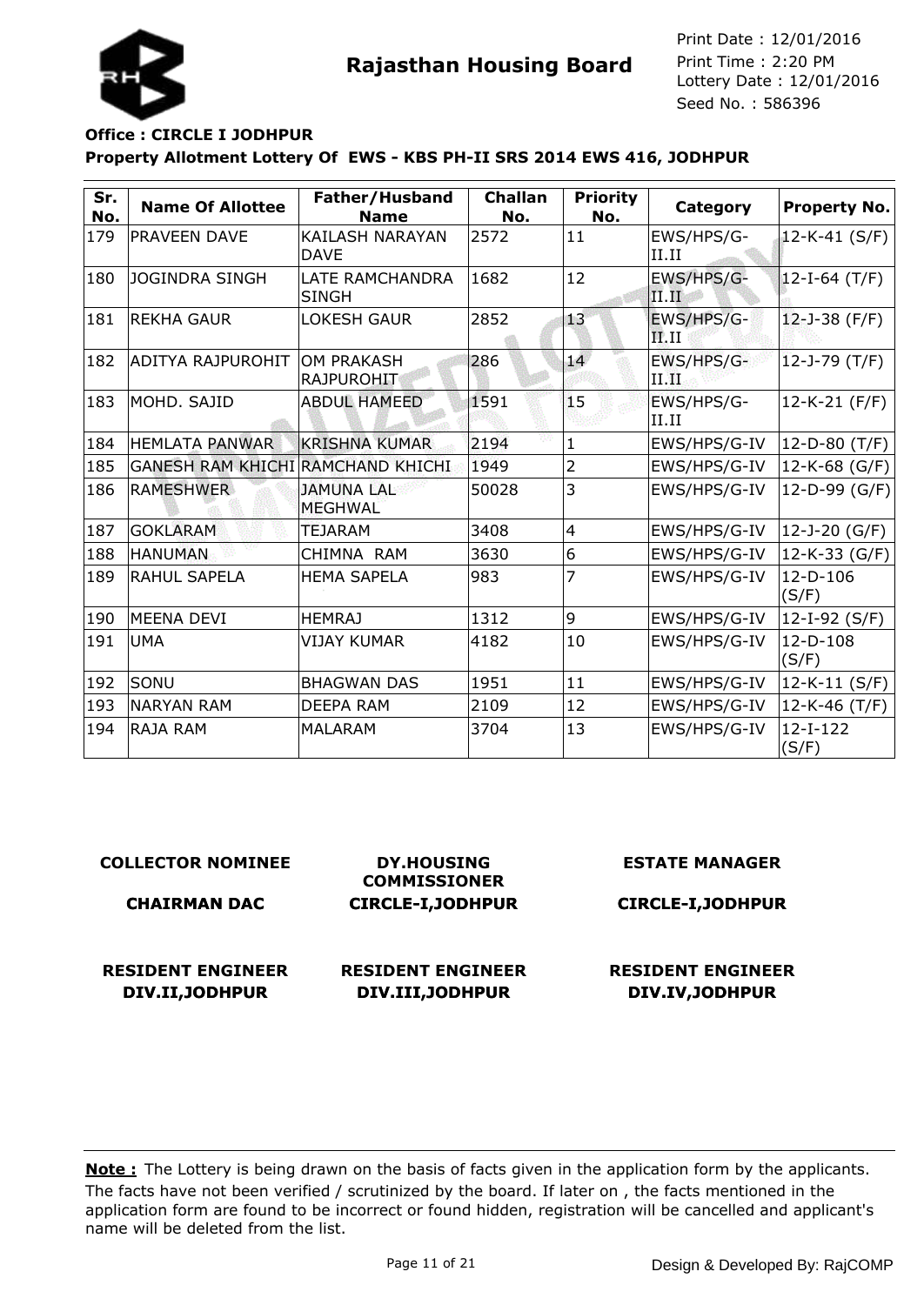

## **Property Allotment Lottery Of EWS - KBS PH-II SRS 2014 EWS 416, JODHPUR Office : CIRCLE I JODHPUR**

| Sr.<br>No. | <b>Name Of Allottee</b> | Father/Husband<br><b>Name</b>        | <b>Challan</b><br>No. | <b>Priority</b><br>No. | Category     | <b>Property No.</b>   |
|------------|-------------------------|--------------------------------------|-----------------------|------------------------|--------------|-----------------------|
| 195        | <b>VIJAY LAXMI</b>      | <b>MANOHAR LAL</b>                   | 1728                  | 14                     | EWS/HPS/G-IV | $12-D-150$<br>(F/F)   |
| 196        | IKAMLA SONGARA          | <b>MOHAN LAL</b>                     | 1043                  | 15                     | EWS/HPS/G-IV | 12-D-157<br>(T/F)     |
| 197        | AMARALAL                | <b>SUWA LAL</b>                      | 1596                  | 16                     | EWS/HPS/G-IV | $ 12 - I - 93 (T/F) $ |
| 198        | <b>MUKESH</b>           | <b>ANAND ASERI</b>                   | 1232                  | 17                     | EWS/HPS/G-IV | $12-D-110$<br>(T/F)   |
| 199        | <b>HEMLATA VERMA</b>    | PURSHUTAM DAS                        | 1061                  | 18                     | EWS/HPS/G-IV | 12-D-132<br>(G/F)     |
| 200        | <b>BHALA RAM</b>        | <b>BEEJA RAM</b>                     | 911                   | 19                     | EWS/HPS/G-IV | $12-D-159$<br>(T/F)   |
| 201        | <b>SANGEETA VERGI</b>   | <b>OM PRAKASH</b>                    | 2134                  | 20                     | EWS/HPS/G-IV | $12-K-10(S/F)$        |
| 202        | <b>YOGITA</b>           | <b>SHAYAM LAL</b>                    | 2293                  | 21                     | EWS/HPS/G-IV | 12-K-12 (S/F)         |
| 203        | <b>DHANESHWARI</b>      | <b>MAHENDRA NAWAL</b>                | 3537                  | 22                     | EWS/HPS/G-IV | 12-J-25 (S/F)         |
| 204        | <b>GEVAR RAM</b>        | <b>MODA RAM</b>                      | 4231                  | 23                     | EWS/HPS/G-IV | 12-D-73 (S/F)         |
| 205        | <b>SATVEER SINGH</b>    | <b>BANSHI LAL</b>                    | 2086                  | 24                     | EWS/HPS/G-IV | 12-I-62 (T/F)         |
| 206        | NENI DEVI               | <b>DEWA RAM</b>                      | 764                   | 25                     | EWS/HPS/G-IV | 12-K-6 (F/F)          |
| 207        | <b>KALU RAM</b>         | <b>MANGALA RAM</b>                   | 4184                  | 26                     | EWS/HPS/G-IV | 12-K-76 (S/F)         |
| 208        | PRINSH JINGER           | <b>SHYAM SUNDER</b><br><b>JINGER</b> | 1051                  | 27                     | EWS/HPS/G-IV | $12-D-122$<br>(S/F)   |
| 209        | <b>SANJAY CHAUHAN</b>   | <b>DURGA SHANKAR</b>                 | 4050                  | 28                     | EWS/HPS/G-IV | $12-I-114$<br>(G/F)   |
| 210        | <b>SATYA PRAKASH</b>    | <b>JASARAM</b>                       | 1474                  | 29                     | EWS/HPS/G-IV | $12-D-117$<br>(F/F)   |
| 211        | <b>KANARAM</b>          | <b>BIJARAM</b>                       | 4353                  | 30                     | EWS/HPS/G-IV | $12-I-115$<br>(G/F)   |

## **COLLECTOR NOMINEE**

#### **CHAIRMAN DAC**

**RESIDENT ENGINEER**

**DIV.II,JODHPUR**

**DY.HOUSING COMMISSIONER CIRCLE-I,JODHPUR**

## **RESIDENT ENGINEER DIV.III,JODHPUR**

#### **ESTATE MANAGER**

## **CIRCLE-I,JODHPUR**

## **RESIDENT ENGINEER DIV.IV,JODHPUR**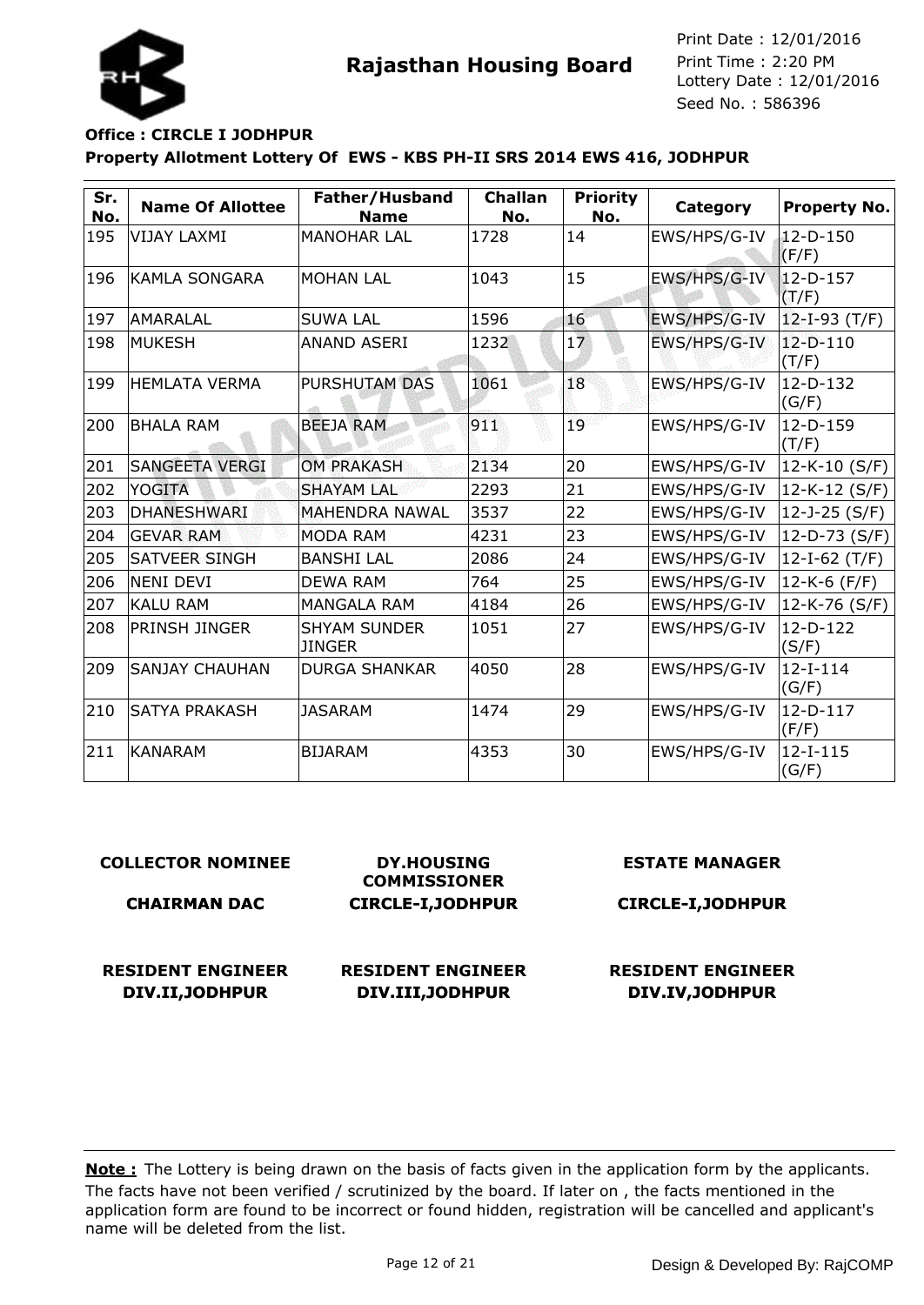



## **Property Allotment Lottery Of EWS - KBS PH-II SRS 2014 EWS 416, JODHPUR Office : CIRCLE I JODHPUR**

| Sr.<br>No. | <b>Name Of Allottee</b>                | Father/Husband<br><b>Name</b>        | <b>Challan</b><br>No. | <b>Priority</b><br>No. | Category           | <b>Property No.</b>     |
|------------|----------------------------------------|--------------------------------------|-----------------------|------------------------|--------------------|-------------------------|
| 212        | <b>RAJESHWARI</b>                      | <b>RAMESH</b>                        | 2358                  | 31                     | EWS/HPS/G-IV       | $12-D-109$<br>(T/F)     |
| 213        | <b>CHETAN PRAKASH</b><br><b>MAKHAN</b> | LT. MANGILAL<br><b>MAKHAN</b>        | 4258                  | 32                     | EWS/HPS/G-IV       | $12-I-85$ (F/F)         |
| 214        | KIRAN                                  | <b>CHARAN</b>                        | 1955                  | 33                     | EWS/HPS/G-IV       | $12-I-44 (S/F)$         |
| 215        | NITU                                   | <b>SUDESH KUMAR</b>                  | 3866                  | 34                     | EWS/HPS/G-IV       | 12-K-60 (S/F)           |
| 216        | <b>RAJESH SHAILAN</b>                  | CHIRANJI LAL                         | 2176                  | 35                     | EWS/HPS/G-IV       | 12-K-43 (S/F)           |
| 217        | <b>BANSHI LAL</b>                      | <b>NARAYAN LAL</b>                   | 1304                  | 36                     | EWS/HPS/G-IV       | 12-K-22 (F/F)           |
| 218        | <b>SANJU</b>                           | <b>ARJUNRAM</b>                      | 3432                  | 37                     | EWS/HPS/G-IV       | 12-D-121<br>(S/F)       |
| 219        | <b>SOHAN LAL BAIRWA</b>                | <b>CHIRANJI LAL</b><br><b>BAIRWA</b> | 3040                  | 38                     | EWS/HPS/G-IV       | 12-I-4 $(G/F)$          |
| 220        | <b>MANGILAL MEGHWAL</b>                | <b>WALARAM</b>                       | 3827                  | 39                     | EWS/HPS/G-IV       | 12-K-28 (S/F)           |
| 221        | <b>KATAR SINGH</b>                     | <b>CHARAN SINGH</b>                  | 183                   | 40                     | EWS/HPS/G-IV       | $12-K-1$ (G/F)          |
| 222        | <b>DINESH KUMAR</b>                    | <b>DEVARAM</b>                       | 4020                  | 41                     | EWS/HPS/G-IV       | 12-J-17 (G/F)           |
| 223        | <b>CHOTA DEVI</b>                      | LT.SH. SATYA<br><b>NARAYAN</b>       | 2468                  | 42                     | EWS/HPS/G-IV       | 12-J-82 (G/F)           |
| 224        | <b>CHENA RAM</b>                       | TIKMA RAM                            | 3719                  | $\mathbf{1}$           | EWS/HPS/G-<br>IX.I | 12-J-34 (G/F)           |
| 225        | HARI KISHAN MEENA INANAG RAM MEENA     |                                      | 2052                  | $\overline{2}$         | EWS/HPS/G-<br>IX.I | 12-J-83 (G/F)           |
| 226        | <b>PRINCE</b>                          | LT.SH. JAIVIJAY<br><b>SINGH</b>      | 3525                  | $\overline{4}$         | EWS/HPS/G-<br>IX.I | 12-D-97 (G/F)           |
| 227        | PAPARAM BISHNOI                        | <b>KARNA RAM</b>                     | 3576                  | 5                      | EWS/HPS/G-<br>IX.I | $12 - J - 100$<br>(G/F) |

| <b>COLLECTOR NOMINEE</b> | <b>DY.HOUSING</b><br><b>COMMISSIONER</b> | <b>ESTATE MANAGER</b>    |  |  |
|--------------------------|------------------------------------------|--------------------------|--|--|
| <b>CHAIRMAN DAC</b>      | <b>CIRCLE-I, JODHPUR</b>                 | <b>CIRCLE-I, JODHPUR</b> |  |  |
|                          |                                          |                          |  |  |
| <b>RESIDENT ENGINEER</b> | <b>RESIDENT ENGINEER</b>                 | <b>RESIDENT ENGINEER</b> |  |  |
| DIV.II, JODHPUR          | DIV.III, JODHPUR                         | DIV.IV, JODHPUR          |  |  |
|                          |                                          |                          |  |  |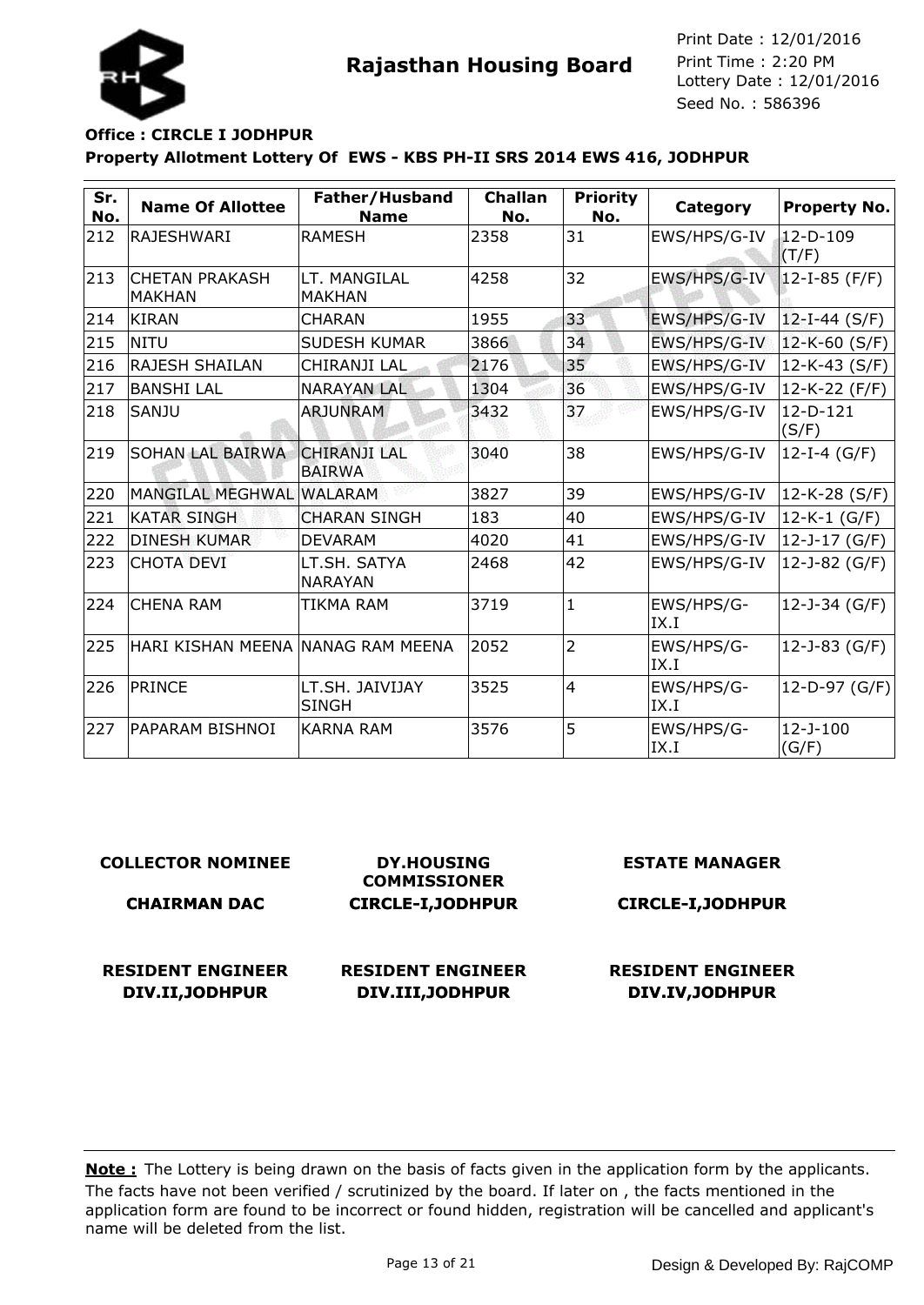

## **Property Allotment Lottery Of EWS - KBS PH-II SRS 2014 EWS 416, JODHPUR Office : CIRCLE I JODHPUR**

| Sr.<br>No. | <b>Name Of Allottee</b>              | Father/Husband<br><b>Name</b>       | <b>Challan</b><br>No. | <b>Priority</b><br>No. | Category             | Property No.            |
|------------|--------------------------------------|-------------------------------------|-----------------------|------------------------|----------------------|-------------------------|
| 228        | <b>KANWAR LAL RAO</b>                | <b>BHANWAR LAL</b>                  | 4374                  | 6                      | EWS/HPS/G-<br>IX.I   | $12-I-100$<br>(G/F)     |
| 229        | MANGAL CHAND                         | <b>KISHAN KUMAR</b>                 | 713                   | 7                      | EWS/HPS/G-<br>IX.I   | 12-J-52 (G/F)           |
| 230        | <b>RAKESH SHARMA</b>                 | <b>RAM KRISHAN</b><br><b>SHARMA</b> | 3107                  | 8                      | EWS/HPS/G-<br>IX.I   | $12 - D - 148$<br>(G/F) |
| 231        | DIPI                                 | <b>FUSA RAM</b>                     | 644                   | 1                      | EWS/HPS/G-<br>IX:II. | $12 - J - 33$ (G/F)     |
| 232        | <b>TARACHAND</b><br><b>CHHUTTANI</b> | <b>NARAYAN DAS</b>                  | 50038                 | $\overline{a}$         | EWS/HPS/G-<br>IX.II  | $12-D-146$<br>(G/F)     |
| 233        | MOHD. HUSSAIN                        | <b>ABDUL BASIR</b>                  | 50039                 | 3                      | EWS/HPS/G-<br>IX.II  | 12-J-97 (G/F)           |
| 234        | <b>NAVALA</b>                        | <b>KIRASAN</b>                      | 4488                  | $\mathbf{1}$           | EWS/HPS/G-V          | $12-D-129$<br>(G/F)     |
| 235        | <b>SURENDRA MEENA</b>                | <b>RAM BABU MEENA</b>               | 3816                  | $\overline{2}$         | EWS/HPS/G-V          | $12 - J - 107$<br>(S/F) |
| 236        | RAM SAHAI MEENA                      | LADU RAM MEENA                      | 3076                  | 3                      | EWS/HPS/G-V          | $12 - J - 106$<br>(S/F) |
| 237        | <b>TEHLA RAM</b>                     | <b>MANGLA RAM</b>                   | 2994                  | $\overline{4}$         | EWS/HPS/G-V          | 12-J-22 (F/F)           |
| 238        | OM PRAKASH MEENA                     | <b>IRAM CHANDRA</b><br><b>MEENA</b> | 2028                  | 7                      | EWS/HPS/G-V          | 12-K-55 (F/F)           |
| 239        | <b>VIDHYA MEENA</b>                  | G.L.MEENA                           | 55                    | 9                      | EWS/HPS/G-V          | 12-J-4 (G/F)            |
| 240        | <b>MANISH KUMAR</b><br><b>MEENA</b>  | <b>SHRILAL MEENA</b>                | 3048                  | 10                     | EWS/HPS/G-V          | 12-I-16 $(T/F)$         |
| 241        | <b>MATHARI</b>                       | <b>MAGARAM</b>                      | 4478                  | 12                     | EWS/HPS/G-V          | 12-I-8 (F/F)            |
| 242        | <b>BANHIDHAR</b>                     | <b>INDRA RAM</b>                    | 2237                  | 13                     | EWS/HPS/G-V          | 12-I-98 (G/F)           |

| <b>COLLECTOR NOMINEE</b><br><b>CHAIRMAN DAC</b> | <b>DY.HOUSING</b><br><b>COMMISSIONER</b><br><b>CIRCLE-I, JODHPUR</b> | <b>ESTATE MANAGER</b><br><b>CIRCLE-I, JODHPUR</b> |  |  |
|-------------------------------------------------|----------------------------------------------------------------------|---------------------------------------------------|--|--|
| <b>RESIDENT ENGINEER</b>                        | <b>RESIDENT ENGINEER</b>                                             | <b>RESIDENT ENGINEER</b>                          |  |  |
| DIV.II, JODHPUR                                 | DIV.III, JODHPUR                                                     | DIV.IV, JODHPUR                                   |  |  |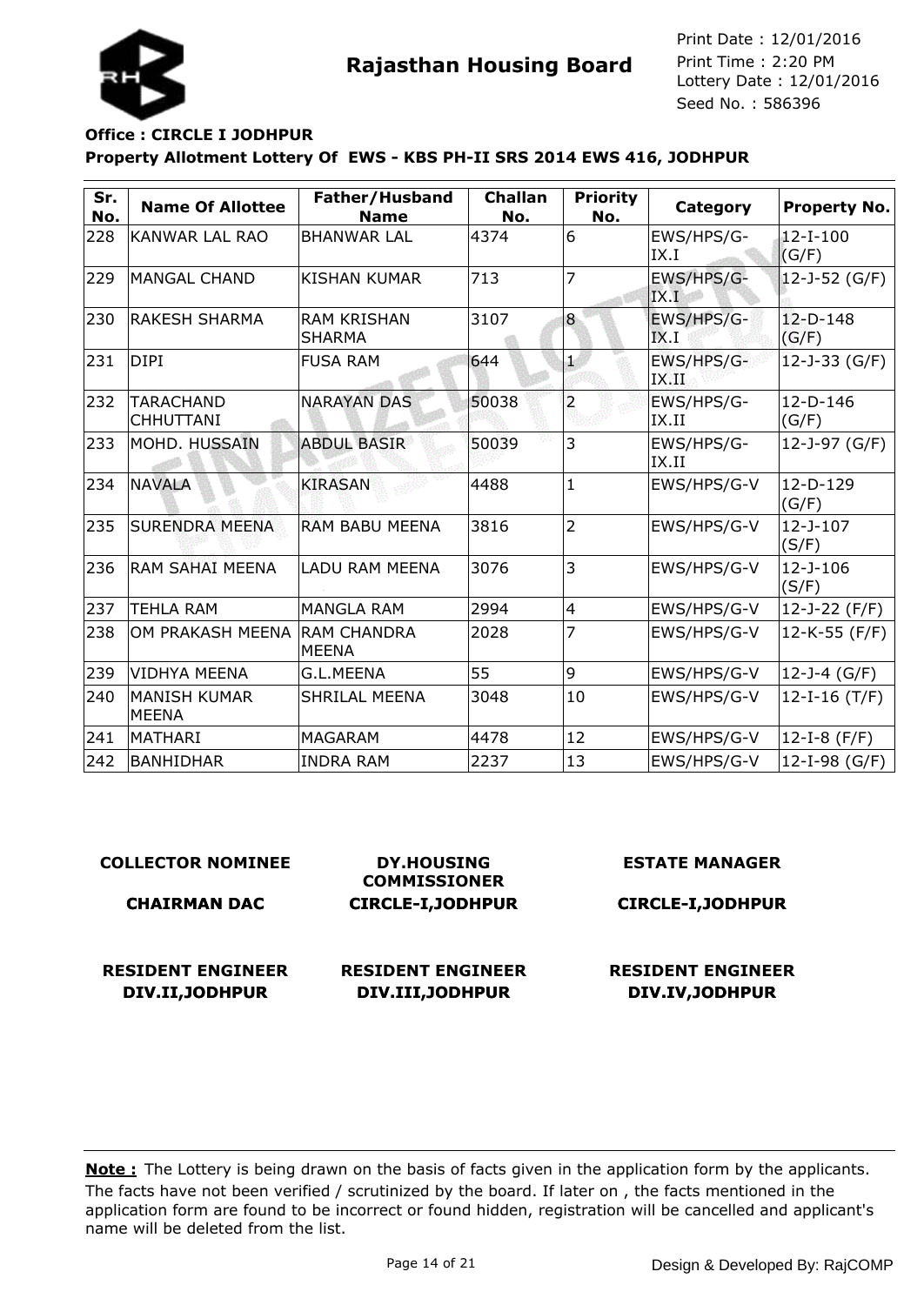

## **Property Allotment Lottery Of EWS - KBS PH-II SRS 2014 EWS 416, JODHPUR Office : CIRCLE I JODHPUR**

| Sr.<br>No. | <b>Name Of Allottee</b>             | Father/Husband<br><b>Name</b>      | <b>Challan</b><br>No. | <b>Priority</b><br>No. | Category    | <b>Property No.</b>     |
|------------|-------------------------------------|------------------------------------|-----------------------|------------------------|-------------|-------------------------|
| 243        | <b>BHALARAM</b>                     | PRABHU RAM                         | 4229                  | 14                     | EWS/HPS/G-V | $12 - J - 105$<br>(S/F) |
| 244        | MEGHRAM MEENA                       | <b>GHAMNDI RAM</b><br><b>MEENA</b> | 4220                  | 15                     | EWS/HPS/G-V | $ 12 - J - 102$ (F/F)   |
| 245        | <b>BHAGWATI MEENA</b>               | RAMVILAS MEENA                     | 50031                 | 16                     | EWS/HPS/G-V | 12-J-64 (T/F)           |
| 246        | <b>RAWATRAM</b>                     | <b>SAGRAM</b>                      | 518                   | 17                     | EWS/HPS/G-V | $12-I-104$ (F/F)        |
| 247        | SHIV PRKASH MEENA SITARAM MEENA     |                                    | 2329                  | 18                     | EWS/HPS/G-V | $12-D-149$<br>(F/F)     |
| 248        | <b>NARAYAN</b>                      | <b>KILIYA</b>                      | 3409                  | 19                     | EWS/HPS/G-V | 12-D-92 (S/F)           |
| 249        | <b>REKHA MEENA</b>                  | <b>BABU LAL MEENA</b>              | 2565                  | 20                     | EWS/HPS/G-V | $12-K-71$ (F/F)         |
| 250        | <b>GANPAT RAM</b>                   | <b>SAGTA RAM</b>                   | 4489                  | 21                     | EWS/HPS/G-V | $12-I-89(S/F)$          |
| 251        | PUSHPA BAI MEENA                    | MITHLESH KUMAR<br><b>MEENA</b>     | 3109                  | 22                     | EWS/HPS/G-V | $12-I-107$<br>(S/F)     |
| 252        | <b>KASTURARAM</b>                   | <b>JIVNARAM</b>                    | 869                   | 23                     | EWS/HPS/G-V | 12-K-24 (F/F)           |
| 253        | <b>KAVITA MEENA</b>                 | <b>GHANSHYAM MEENA</b>             | 3245                  | 24                     | EWS/HPS/G-V | 12-J-96 $(T/F)$         |
| 254        | <b>SUNIL KUMAR</b><br><b>BAGADI</b> | PRABHU NARAYAN                     | 2038                  | 25                     | EWS/HPS/G-V | 12-I-125 (T/F)          |
| 255        | <b>BHIKHA RAM</b>                   | <b>KHANU RAM</b>                   | 2559                  | 26                     | EWS/HPS/G-V | $12-I-95$ (T/F)         |
| 256        | SUMAN RAJ MEENA                     | PAPPU LAL MEENA                    | 3086                  | 27                     | EWS/HPS/G-V | 12-D-144<br>(T/F)       |
| 257        | <b>GUDI DEVI BHIL</b>               | <b>RAMCHANDR BHIL</b>              | 412                   | 28                     | EWS/HPS/G-V | $12-I-124$<br>(S/F)     |
| 258        | <b>DUGRA RAM</b>                    | <b>MANGLA RAM</b>                  | 4303                  | 29                     | EWS/HPS/G-V | $12 - J - 110$<br>(T/F) |
| 259        | NARENDRA KUMAR                      | LADU<br><b>RAM</b>                 | 2479                  | 30                     | EWS/HPS/G-V | $ 12 - D - 66$ (G/F)    |

| <b>COLLECTOR NOMINEE</b> | <b>DY.HOUSING</b><br><b>COMMISSIONER</b> | <b>ESTATE MANAGER</b>    |  |  |
|--------------------------|------------------------------------------|--------------------------|--|--|
| <b>CHAIRMAN DAC</b>      | <b>CIRCLE-I, JODHPUR</b>                 | <b>CIRCLE-I, JODHPUR</b> |  |  |
|                          |                                          |                          |  |  |
| <b>RESIDENT ENGINEER</b> | <b>RESIDENT ENGINEER</b>                 | <b>RESIDENT ENGINEER</b> |  |  |
| DIV.II, JODHPUR          | DIV.III, JODHPUR                         | DIV.IV, JODHPUR          |  |  |
|                          |                                          |                          |  |  |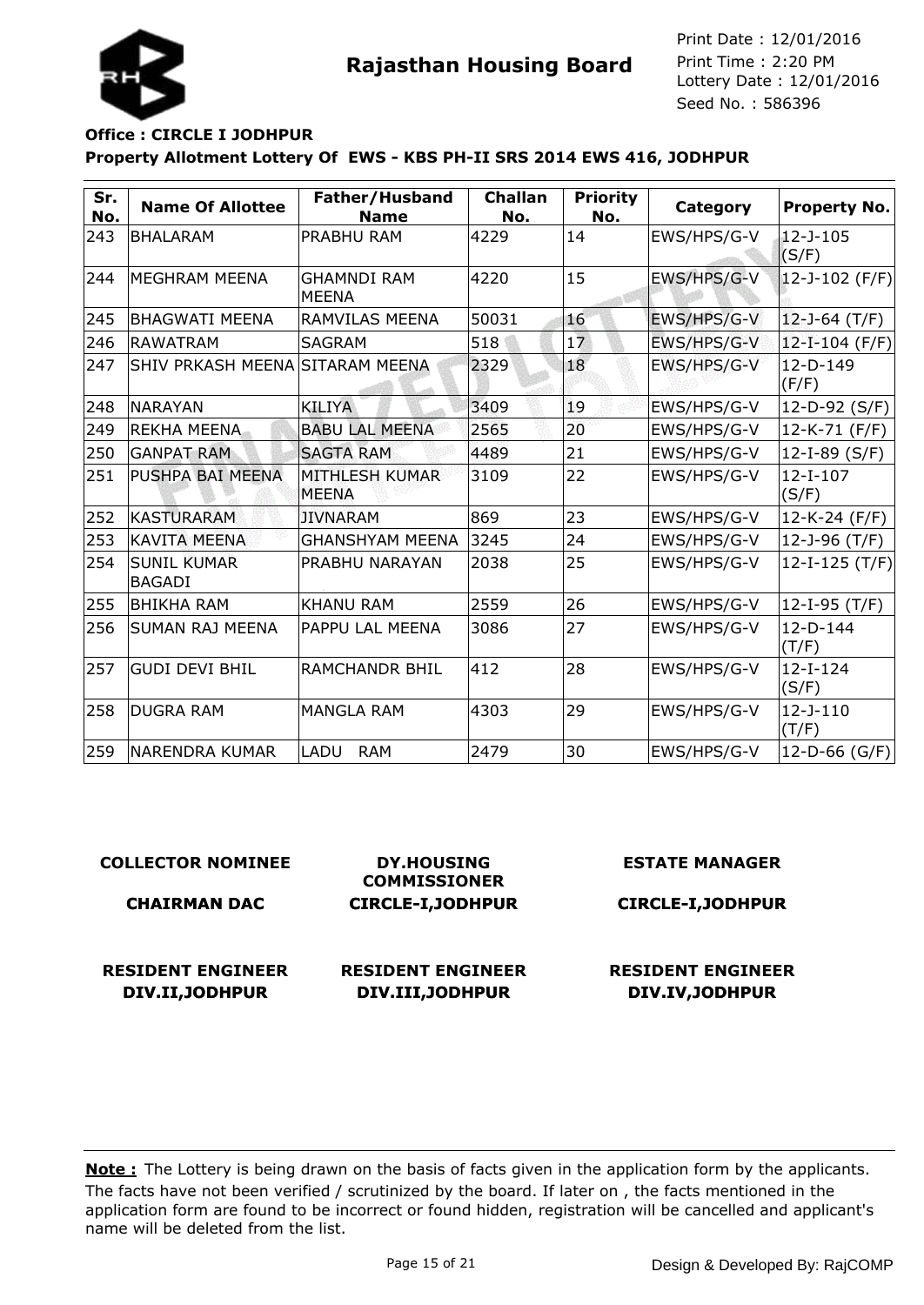

# **Property Allotment Lottery Of EWS - KBS PH-II SRS 2014 EWS 416, JODHPUR Office : CIRCLE I JODHPUR**

| Sr.<br>No. | <b>Name Of Allottee</b>             | Father/Husband<br><b>Name</b>        | <b>Challan</b><br>No. | <b>Priority</b><br>No. | Category           | <b>Property No.</b>     |
|------------|-------------------------------------|--------------------------------------|-----------------------|------------------------|--------------------|-------------------------|
| 260        | <b>RAMAKANT MEENA</b>               | <b>JALIM SINGH</b>                   | 3116                  | 31                     | EWS/HPS/G-V        | $12-I-108$<br>(S/F)     |
| 261        | lALMATI                             | <b>BHANARAM</b>                      | 3404                  | 34                     | EWS/HPS/G-V        | $12 - D - 114$<br>(G/F) |
| 262        | <b>MUKESH KUMAR</b><br><b>MEENA</b> | KISHORI LAL MEENA                    | 2096                  | 35                     | EWS/HPS/G-V        | $12-D-70$ (F/F)         |
| 263        | <b>MUKESH KUMAR</b>                 | <b>SAHAB LAL</b>                     | 531                   | 38                     | EWS/HPS/G-V        | $12-D-102$<br>(F/F)     |
| 264        | <b>SURESH CHAND</b><br><b>MEENA</b> | <b>RAM NATH MEENA</b>                | 2083                  | 39                     | EWS/HPS/G-V        | 12-J-76 (S/F)           |
| 265        | NIHARIKA MEENA                      | <b>HANUMAN SHAY</b><br><b>MEENA</b>  | 3000                  | 41                     | EWS/HPS/G-V        | 12-D-141<br>(T/F)       |
| 266        | <b>VIKRAM KUMAR</b>                 | <b>SOMA RAM</b>                      | 839                   | 42                     | EWS/HPS/G-V        | 12-K-14 (T/F)           |
| 267        | <b>BRAJESH MEENA</b>                | RATANLAL MEENA                       | 535                   | 43                     | EWS/HPS/G-V        | 12-K-42 (S/F)           |
| 268        | <b>JAMBURI DEVI</b><br><b>MEENA</b> | <b>BHAGWAN SAHAY</b><br><b>MEENA</b> | 3063                  | 44                     | EWS/HPS/G-V        | $12-K-47$ (T/F)         |
| 269        | <b>MADHU DEVI</b>                   | <b>GOPA RAM</b>                      | 406                   | 45                     | EWS/HPS/G-V        | 12-I-103 (F/F)          |
| 270        | <b>RAM AVATAR MEENA</b>             | JAGDISH NARAYAN<br><b>MEENA</b>      | 2081                  | 46                     | EWS/HPS/G-V        | 12-D-107<br>(S/F)       |
| 271        | <b>RAM SINGH MEENA</b>              | SHIV PRASAD MEENA 3740               |                       | 47                     | EWS/HPS/G-V        | 12-D-72 (F/F)           |
| 272        | <b>RATAN KUMAR</b>                  | <b>KISHAN DAS</b>                    | 4486                  | 48                     | EWS/HPS/G-V        | 12-D-138<br>(S/F)       |
| 273        | <b>PREETI KUMARI</b>                | <b>RAM KRIPAL</b>                    | 4104                  | 49                     | EWS/HPS/G-V        | 12-K-50 (G/F)           |
| 274        | MAHENDRA SHARMA                     | <b>GOPAL LAL SHARMA</b>              | 2072                  | $\mathbf{1}$           | EWS/HPS/G-VI       | $12-I-19(G/F)$          |
| 275        | <b>VIRENDRA KUMAR</b>               | <b>PRABHU DAYAL</b>                  | 50032                 | $\mathbf{1}$           | EWS/HPS/G-<br>VIII | $12-I-9(S/F)$           |

#### **COLLECTOR NOMINEE**

#### **CHAIRMAN DAC**

**RESIDENT ENGINEER DIV.II,JODHPUR**

**DY.HOUSING COMMISSIONER CIRCLE-I,JODHPUR**

## **RESIDENT ENGINEER DIV.III,JODHPUR**

#### **ESTATE MANAGER**

#### **CIRCLE-I,JODHPUR**

## **RESIDENT ENGINEER DIV.IV,JODHPUR**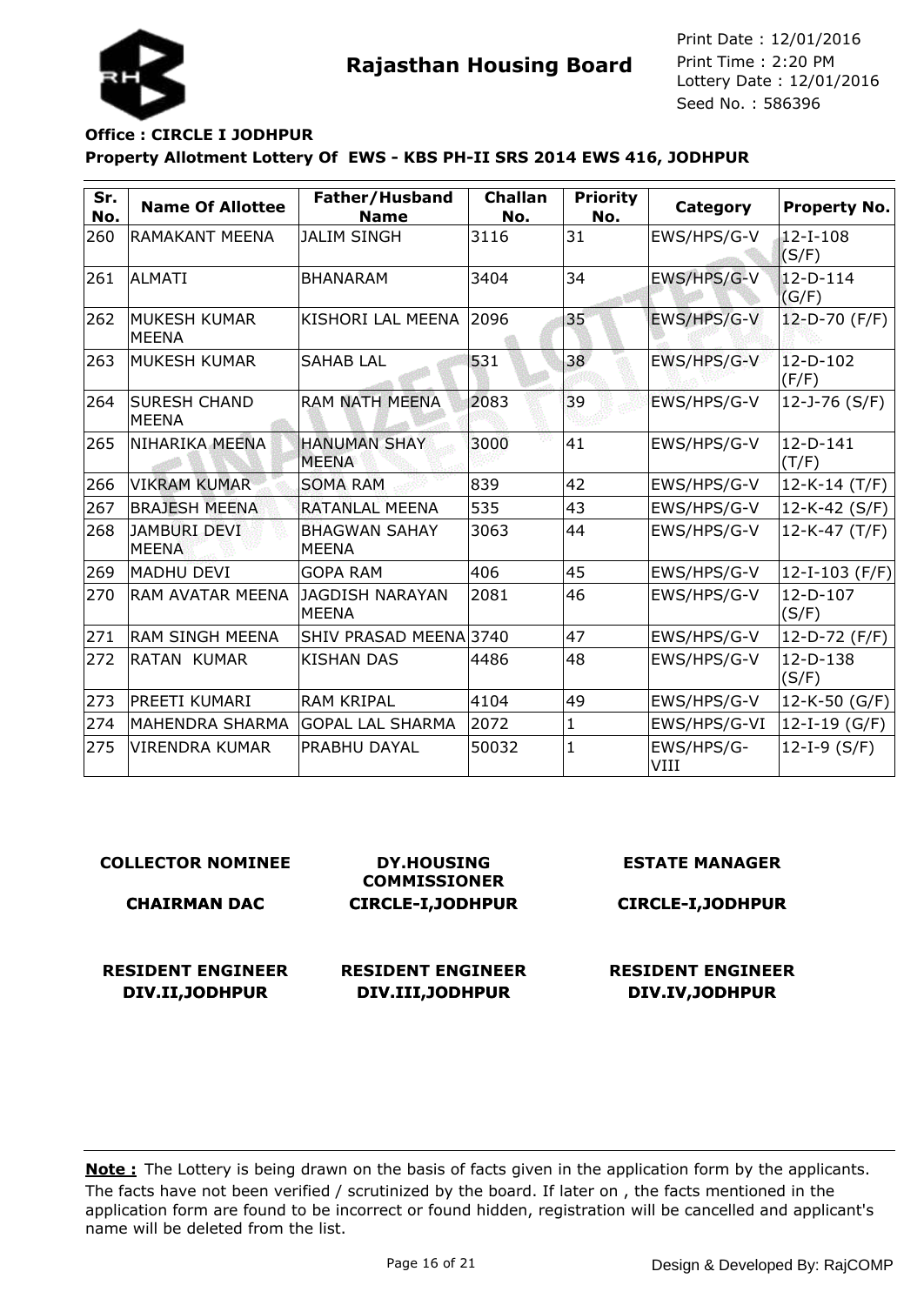

## **Property Allotment Lottery Of EWS - KBS PH-II SRS 2014 EWS 416, JODHPUR Office : CIRCLE I JODHPUR**

| Sr.<br>No. | <b>Name Of Allottee</b>         | Father/Husband<br><b>Name</b>  | <b>Challan</b><br>No. | <b>Priority</b><br>No. | Category                      | <b>Property No.</b>     |
|------------|---------------------------------|--------------------------------|-----------------------|------------------------|-------------------------------|-------------------------|
| 276        | VIKARAM SINGH                   | <b>UMRAV SINGH</b>             | 50033                 | 2                      | EWS/HPS/G-<br>VIII            | 12-K-39 (F/F)           |
| 277        | <b>BABULAL CHOUDHRY AMRARAM</b> | <b>CHOUDHRY</b>                | 1279                  | 3                      | EWS/HPS/G-<br><b>VIII</b>     | $12-K-26$ (S/F)         |
| 278        | DAULAT DEVI                     | <b>SATPAL</b>                  | 50034                 | $\overline{4}$         | EWS/HPS/G-<br>VIII            | $12-I-79$ (T/F)         |
| 279        | <b>BINJA RAM</b>                | <b>MANGALA RAM</b>             | 405                   | 5                      | EWS/HPS/G-<br>VIII.           | $12-D-98$ (G/F)         |
| 280        | <b>JAGDISH</b>                  | <b>ROOP CHAND</b>              | 50035                 | $6\phantom{1}6$        | EWS/HPS/G-<br>VIII            | $12-K-56$ (F/F)         |
| 281        | <b>RANA RAM</b>                 | <b>NENA RAM</b>                | 4454                  | 7                      | EWS/HPS/G-<br>VIII            | 12-I-40 (F/F)           |
| 282        | <b>SANKAR SINGH</b>             | <b>HAMIR SINGH</b>             | 50036                 | 8                      | EWS/HPS/G-<br>VIII            | $12-I-31$ (T/F)         |
| 283        | <b>JEEVAN KHAN</b>              | <b>BUDDHEKHAN</b>              | 1976                  | 9                      | EWS/HPS/G-<br>VIII            | 12-J-26 (S/F)           |
| 284        | <b>KRISHNA DEVI</b>             | RAJ PAL                        | 50037                 | 10                     | EWS/HPS/G-<br>VIII            | $12 - J - 108$<br>(S/F) |
| 285        | anil pundir                     | <b>SALEISH PUNDIR</b>          | 785                   | $\mathbf{1}$           | EWS/ORS/G-I.I  12-J-80 (T/F)  |                         |
| 286        | <b>MUKESH</b>                   | LUNKARAN                       | 3744                  | 3                      | EWS/ORS/G-I.I   12-K-78 (T/F) |                         |
| 287        | <b>SAROJ</b>                    | <b>NATWAR LAL</b>              | 3662                  | 4                      | EWS/ORS/G-I.I  12-I-46 (T/F)  |                         |
| 288        | NIRMLA VYAS                     | <b>RAMPRSHAD VYAS</b>          | 3659                  | 5                      | EWS/ORS/G-I.I                 | 12-D-158<br>(T/F)       |
| 289        | <b>RAMU</b>                     | <b>HANUMAN</b>                 | 2763                  | 6                      | EWS/ORS/G-I.I  12-J-69 (F/F)  |                         |
| 290        | <b>SUMAN DADHICH</b>            | RIKHAB CHAND<br><b>DADHICH</b> | 3743                  | 7                      | EWS/ORS/G-I.I                 | 12-I-86 (F/F)           |
| 291        | MONIKA AASOPA                   | RAJENDRA AASOPA                | 2587                  | l8                     | EWS/ORS/G-I.I  12-D-76 (S/F)  |                         |

#### **COLLECTOR NOMINEE CHAIRMAN DAC DY.HOUSING COMMISSIONER CIRCLE-I,JODHPUR ESTATE MANAGER CIRCLE-I,JODHPUR RESIDENT ENGINEER DIV.II,JODHPUR RESIDENT ENGINEER DIV.III,JODHPUR RESIDENT ENGINEER DIV.IV,JODHPUR**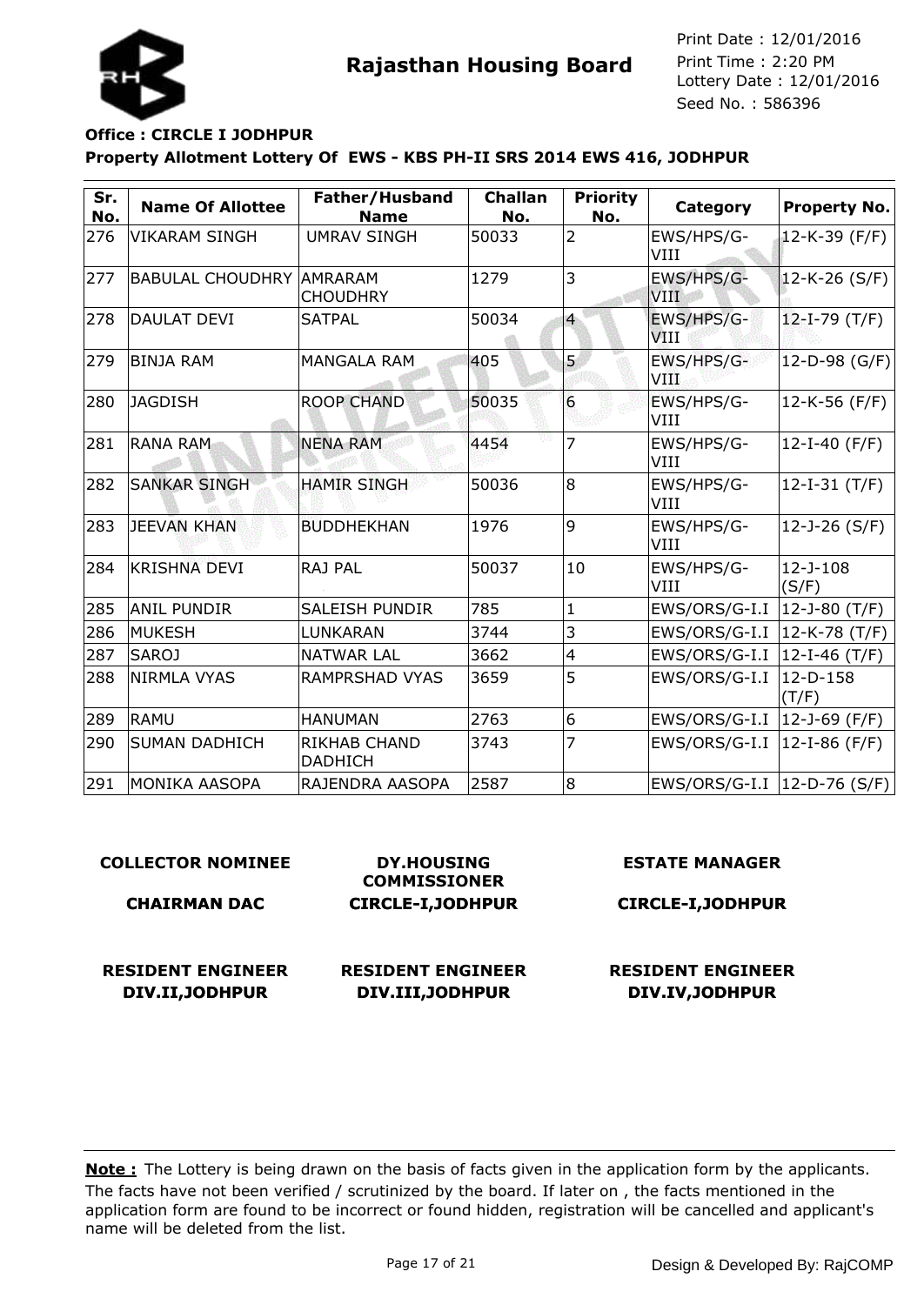

## **Property Allotment Lottery Of EWS - KBS PH-II SRS 2014 EWS 416, JODHPUR Office : CIRCLE I JODHPUR**

| Sr.<br>No. | <b>Name Of Allottee</b>             | Father/Husband<br><b>Name</b>            | <b>Challan</b><br>No. | <b>Priority</b><br>No. | Category                                  | <b>Property No.</b> |
|------------|-------------------------------------|------------------------------------------|-----------------------|------------------------|-------------------------------------------|---------------------|
| 292        | <b>UMA</b>                          | <b>RAJENDRA</b>                          | 2589                  | 9                      | EWS/ORS/G-I.I   12-I-2 (G/F)              |                     |
| 293        | POONAM                              | <b>PURSHOTTAM</b>                        | 2586                  | 10                     | EWS/ORS/G-I.I 12-D-96 (T/F)               |                     |
| 294        | <b>RAMESH KRIRHN</b><br><b>VYAS</b> | <b>SURESH KISHAN</b><br><b>VYAS</b>      | 2792                  | 11                     | EWS/ORS/G-I.I  12-J-6 (F/F)               |                     |
| 295        | <b>BABU RAM</b>                     | <b>JOGA RAM</b>                          | 50017                 | 12 <sup>2</sup>        | EWS/ORS/G-I.I  12-J-46 (T/F)              |                     |
| 296        | <b>DURGA VERMA</b>                  | <b>GIRIRAJ PARSHAD</b><br><b>ROHILLA</b> | 2451                  | 1                      | EWS/ORS/G-I.II 12-D-119                   | (F/F)               |
| 297        | <b>RAM KISHORE</b>                  | <b>SITA RAM</b>                          | 1324                  | T                      | EWS/ORS/G-II.I 12-I-73 (S/F)              |                     |
| 298        | <b>GOVIND KANWAR</b>                | <b>MAHENDRA SINGH</b><br><b>BHATI</b>    | 1215                  | $\overline{a}$         | $EWS/ORS/G-II.I 12-J-24 (F/F)$            |                     |
| 299        | JYOTI SONI                          | <b>SATYA NARAYAN</b><br><b>SONI</b>      | 1227                  | 3                      | EWS/ORS/G-II.I 12-D-113                   | (G/F)               |
| 300        | <b>VANDANA</b>                      | <b>P K ANAND</b>                         | 3120                  | $\overline{4}$         | $EWS/ORS/G-II.I$ <sup>12-D-84</sup> (G/F) |                     |
| 301        | <b>SARIKA SUKHWAL</b>               | <b>SHYAM NARAYAN</b><br><b>SUKHWAL</b>   | 50022                 | 5                      | $EWS/ORS/G-II.I 12-I-78 (T/F)$            |                     |
| 302        | <b>RAJU SINGH</b>                   | <b>PANNE SINGH</b>                       | 3819                  | 6                      | EWS/ORS/G-II.I 12-I-67 (G/F)              |                     |
| 303        | <b>GAURI SHANKAR</b>                | <b>GIRRAJ PRASAD</b>                     | 3056                  | 7                      | $ EWS/ORS/G-II.I 12-I-127 (T/F) $         |                     |
| 304        | <b>GORDHAN SINGH</b>                | <b>ACHAL SINGH</b>                       | 3534                  | 8                      | EWS/ORS/G-II.I 12-I-65 (G/F)              |                     |
| 305        | <b>BUNDU KHA</b>                    | <b>SADIK KHA</b>                         | 4392                  | 9                      | EWS/ORS/G-II.I 12-K-70 (F/F)              |                     |
| 306        | <b>GOURI MATHUR</b>                 | <b>CANDRA KISHORE</b><br><b>MATHUR</b>   | 615                   | 13                     | EWS/ORS/G-II.I 12-J-35 (G/F)              |                     |
| 307        | <b>RAMDAYAL</b>                     | <b>SOHAN LAL</b><br><b>JALIYAWAD</b>     | 1328                  | 15                     | $EWS/ORS/G-II.I$ <sup>12-D-136</sup>      | (F/F)               |
| 308        | HARISH VAISHNAV                     | <b>ARJUN VAISHNAV</b>                    | 4308                  | 16                     | $EWS/ORS/G-II.I$ <sup>12-J-58</sup> (S/F) |                     |
| 309        | IRAJENDRA KUMAR<br><b>GUPTA</b>     | HARDWARI LAL<br><b>GUPTA</b>             | 3461                  | 18                     | $EWS/ORS/G-II.I$ <sup>12-I-38</sup> (F/F) |                     |

#### **COLLECTOR NOMINEE**

#### **CHAIRMAN DAC**

**RESIDENT ENGINEER DIV.II,JODHPUR**

**RESIDENT ENGINEER DIV.III,JODHPUR**

**DY.HOUSING COMMISSIONER CIRCLE-I,JODHPUR** **ESTATE MANAGER**

#### **CIRCLE-I,JODHPUR**

## **RESIDENT ENGINEER DIV.IV,JODHPUR**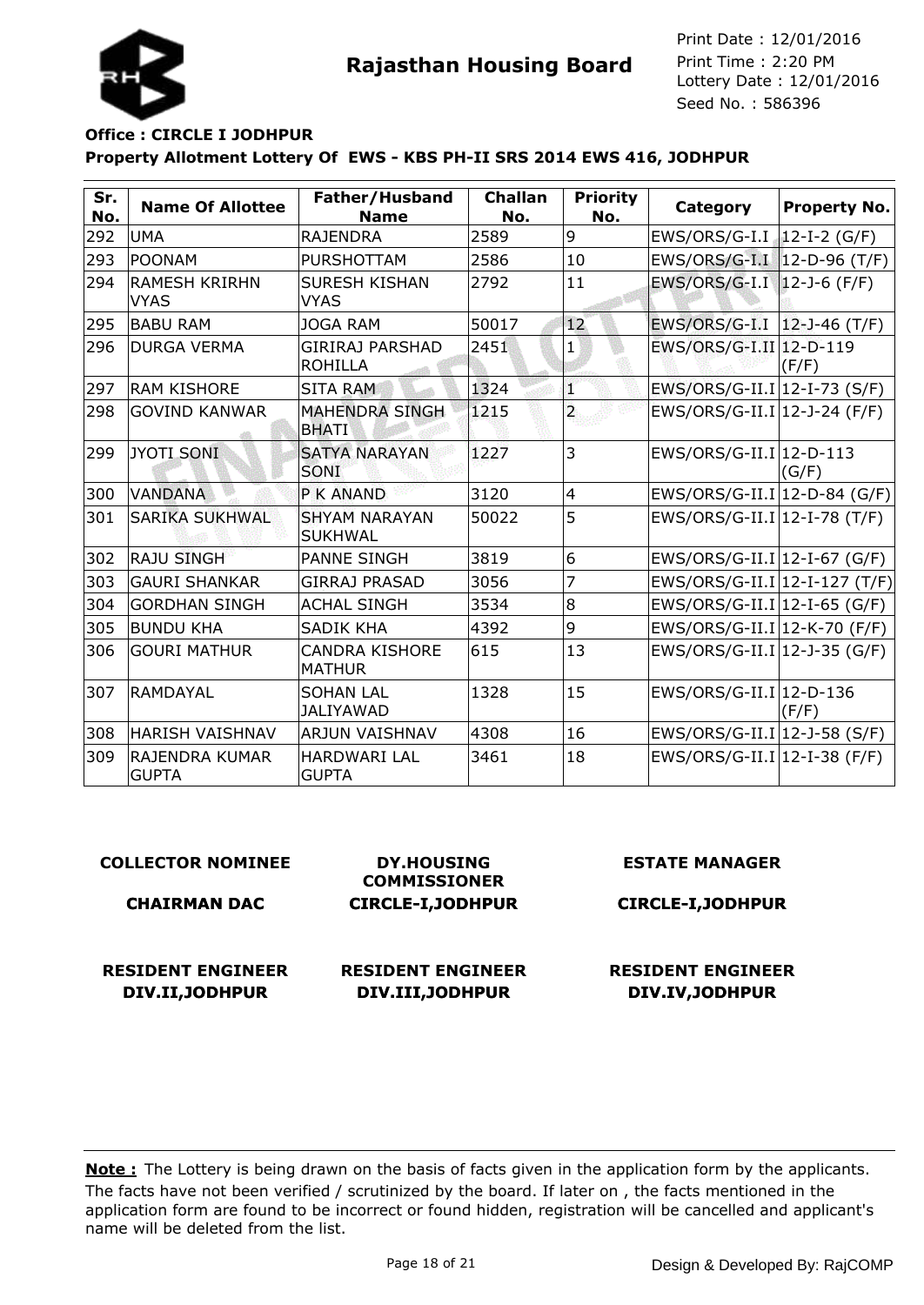

## **Property Allotment Lottery Of EWS - KBS PH-II SRS 2014 EWS 416, JODHPUR Office : CIRCLE I JODHPUR**

| Sr.<br>No. | <b>Name Of Allottee</b> | Father/Husband<br><b>Name</b>          | <b>Challan</b><br>No. | <b>Priority</b><br>No. | Category                       | <b>Property No.</b> |
|------------|-------------------------|----------------------------------------|-----------------------|------------------------|--------------------------------|---------------------|
| 310        | <b>HARI RAM</b>         | <b>KHETA RAM</b>                       | 50023                 | 19                     | EWS/ORS/G-II.I 12-J-99 (G/F)   |                     |
| $311$      | <b>HEDAR</b>            | <b>SADIK</b>                           | 4391                  | 20                     | EWS/ORS/G-II.I 12-D-152        | (F/F)               |
| 312        | <b>SHADUL SINGH</b>     | <b>VIKRAM SINGH</b>                    | 50024                 | 22                     | EWS/ORS/G-II.I 12-D-151        | (F/F)               |
| 313        | <b>NANU RAM</b>         | <b>PRABHU RAM</b>                      | 4063                  | 23                     | EWS/ORS/G-II.I 12-D-83 (G/F)   |                     |
| 314        | PRITI LAHARIYA          | <b>RAMKARAN SHARMA</b>                 | 3201                  | 24                     | EWS/ORS/G-II.I 12-K-51 (G/F)   |                     |
| 315        | HEERA LAL LAKHARA       | <b>LEELARAM LAKHARA</b>                | 1074                  | 25                     | EWS/ORS/G-II.I 12-J-77 (T/F)   |                     |
| 316        | <b>SHAYAMA DEVI</b>     | <b>KABU RAM</b>                        | 1325                  | 27                     | EWS/ORS/G-II.I 12-D-93 (T/F)   |                     |
| 317        | <b>NALIN MATHUR</b>     | <b>CANDRA KISHORE</b><br><b>MATHUR</b> | 614                   | 29                     | EWS/ORS/G-II.I 12-D-111        | (T/F)               |
| 318        | <b>SHARMILA SONI</b>    | LT. DINESH KUMAR                       | 2884                  | 30                     | EWS/ORS/G-II.I 12-K-57 (S/F)   |                     |
| 319        | <b>SADIK KHA</b>        | <b>MUNIRUDIN</b>                       | 4393                  | 31                     | $EWS/ORS/G-II.I 12-I-51(G/F)$  |                     |
| 320        | <b>HANSRAJ</b>          | <b>BABU LAL</b>                        | 2762                  | 32                     | EWS/ORS/G-II.I 12-K-31 (T/F)   |                     |
| 321        | <b>BHAWARI DEVI</b>     | <b>HIRA LAL</b>                        | 2593                  | 33                     | EWS/ORS/G-II.I 12-D-143        | (T/F)               |
| 322        | <b>USHA VYAS</b>        | <b>SANJAY SHARMA</b>                   | 2400                  | 35                     | EWS/ORS/G-II.I 12-D-125        | (T/F)               |
| 323        | lashoka kumar           | <b>HASTIMAL</b>                        | 3983                  | 37                     | EWS/ORS/G-II.I 12-J-43 (S/F)   |                     |
| 324        | <b>MEENAL</b>           | <b>DIPESH MATHUR</b>                   | 4395                  | 38                     | $EWS/ORS/G-II.I 12-K-32 (T/F)$ |                     |
| 325        | <b>HITENDRA KUMAR</b>   | <b>HASTIMAL</b>                        | 3984                  | 39                     | $EWS/ORS/G-II.I 12-J-85 (F/F)$ |                     |
| 326        | PREETI ASWANI           | JETHANAND ASWANI                       | 3539                  | 40                     | $EWS/ORS/G-II.I 12-D-65(G/F)$  |                     |
| 327        | <b>OM PRAKASH</b>       | <b>PANNA LAL</b>                       | 2294                  | 42                     | EWS/ORS/G-II.I 12-D-126        | (T/F)               |
| 328        | <b>LALIT SINGH</b>      | LT. SURAJ SINGH                        | 2893                  | 43                     | $EWS/ORS/G-II.I 12-K-17(G/F)$  |                     |

| <b>COLLECTOR NOMINEE</b>                    | <b>DY.HOUSING</b><br><b>COMMISSIONER</b>     | <b>ESTATE MANAGER</b>                       |  |  |
|---------------------------------------------|----------------------------------------------|---------------------------------------------|--|--|
| <b>CHAIRMAN DAC</b>                         | <b>CIRCLE-I, JODHPUR</b>                     | <b>CIRCLE-I, JODHPUR</b>                    |  |  |
| <b>RESIDENT ENGINEER</b><br>DIV.II, JODHPUR | <b>RESIDENT ENGINEER</b><br>DIV.III, JODHPUR | <b>RESIDENT ENGINEER</b><br>DIV.IV, JODHPUR |  |  |
|                                             |                                              |                                             |  |  |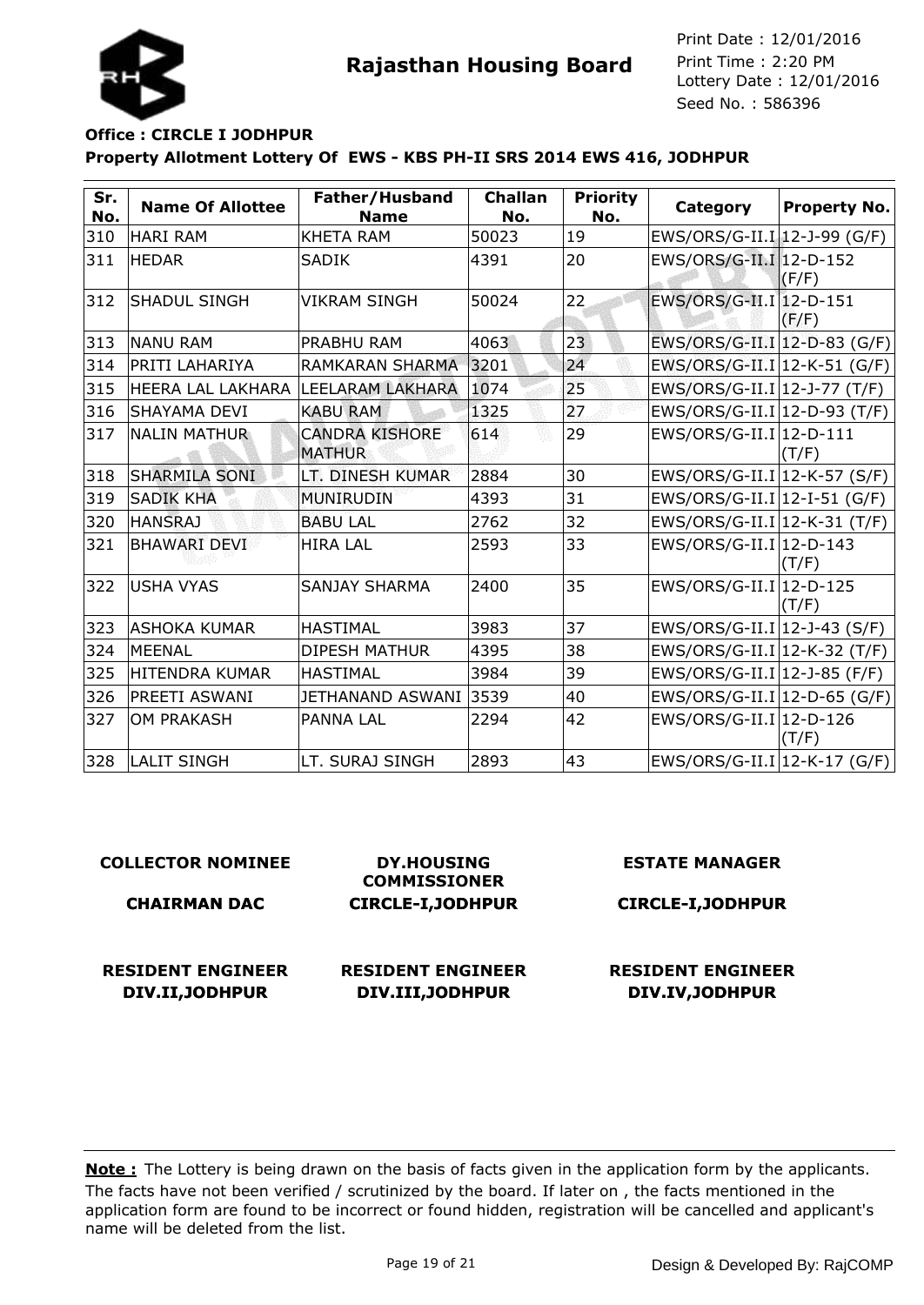



## **Property Allotment Lottery Of EWS - KBS PH-II SRS 2014 EWS 416, JODHPUR Office : CIRCLE I JODHPUR**

| Sr.<br>No. | <b>Name Of Allottee</b>                | Father/Husband<br><b>Name</b>          | <b>Challan</b><br>No. | <b>Priority</b><br>No. | Category                        | <b>Property No.</b>     |
|------------|----------------------------------------|----------------------------------------|-----------------------|------------------------|---------------------------------|-------------------------|
| 329        | <b>JETHU SINGH</b><br>PANWAR           | <b>KUSHAL SINGH</b><br><b>PANWAR</b>   | 3538                  | 44                     | EWS/ORS/G-II.I 12-K-73 (S/F)    |                         |
| 330        | <b>MEENA DEVI</b>                      | LAXMAN DAS                             | 955                   | 45                     | EWS/ORS/G-II.I 12-I-75 (S/F)    |                         |
| 331        | <b>GOVIND</b>                          | <b>KHETA RAM</b>                       | 50025                 | 46                     | EWS/ORS/G-II.I 12-K-63 (T/F)    |                         |
| 332        | <b>RAMESH MATHUR</b>                   | <b>DINESH CHANDRA</b><br><b>MATHUR</b> | 4396                  | 48                     | EWS/ORS/G-II.I 12-J-93 (T/F)    |                         |
| 333        | <b>DHARMENDRA</b><br><b>CHOUDHRY</b>   | PUKHRAJ CHOUDHRY 2595                  |                       | 49                     | $EWS/ORS/G-II.I 12-I-119 (F/F)$ |                         |
| 334        | <b>ASHOK PATEL</b>                     | <b>BHURARAM PATEL</b>                  | 4324                  | 51                     | EWS/ORS/G-II.I 12-K-7 (F/F)     |                         |
| 335        | <b>SHRAWAN RAM</b>                     | <b>BHAGWANA RAM</b>                    | 2594                  | 52                     | EWS/ORS/G-II.I 12-J-57 (S/F)    |                         |
| 336        | TARPITA JOSHI                          | <b>KAMAL KISHORE</b>                   | 3660                  | 53                     | EWS/ORS/G-II.I $ 12-K-66$ (G/F) |                         |
| 337        | JITENDRA SINGH<br><b>RATHORE</b>       | <b>LUN SINGH</b>                       | 1601                  | $\mathbf{1}$           | EWS/ORS/G-<br>II.II             | $12 - J - 112$<br>(T/F) |
| 338        | <b>ASHOK CHOUDHARY</b>                 | <b>KISNA RAM</b>                       | 2988                  | $\overline{2}$         | EWS/ORS/G-<br>II.II             | $12-K-64$ (T/F)         |
| 339        | <b>SNEHA LATA</b><br><b>SANKHALA</b>   | <b>SANTOKH SINGH</b>                   | 1654                  | 3                      | EWS/ORS/G-<br>II.II             | 12-I-52 (G/F)           |
| 340        | <b>LALIT KUMAR</b>                     | <b>AMAR SINGH</b>                      | 126                   | $\mathbf{1}$           | EWS/ORS/G-IV                    | $12-D-67$ (G/F)         |
| 341        | <b>KUNDAN RAM BHATI</b>                | <b>ROOPA</b><br><b>RAM</b>             | 3842                  | 2                      | EWS/ORS/G-IV                    | 12-I-6 $(F/F)$          |
| 342        | <b>SUMITRA BEN</b><br><b>SINGARIYA</b> | <b>RAMPRASAD</b><br><b>SINGARIYA</b>   | 4325                  | 3                      | EWS/ORS/G-IV                    | 12-I-96 $(T/F)$         |
| 343        | ABHISHEK ADIWAL                        | <b>OM PRAKASH</b><br>ADIWAL            | 799                   | $\overline{4}$         | EWS/ORS/G-IV                    | 12-I-56 (F/F)           |
| 344        | <b>MERARAM</b>                         | <b>PURARAM</b>                         | 2129                  | 6                      | EWS/ORS/G-IV                    | $12-D-147$<br>(G/F)     |

| <b>COLLECTOR NOMINEE</b>                    | <b>DY.HOUSING</b><br><b>COMMISSIONER</b>     | <b>ESTATE MANAGER</b>                       |
|---------------------------------------------|----------------------------------------------|---------------------------------------------|
| <b>CHAIRMAN DAC</b>                         | <b>CIRCLE-I, JODHPUR</b>                     | <b>CIRCLE-I, JODHPUR</b>                    |
| <b>RESIDENT ENGINEER</b><br>DIV.II, JODHPUR | <b>RESIDENT ENGINEER</b><br>DIV.III, JODHPUR | <b>RESIDENT ENGINEER</b><br>DIV.IV, JODHPUR |